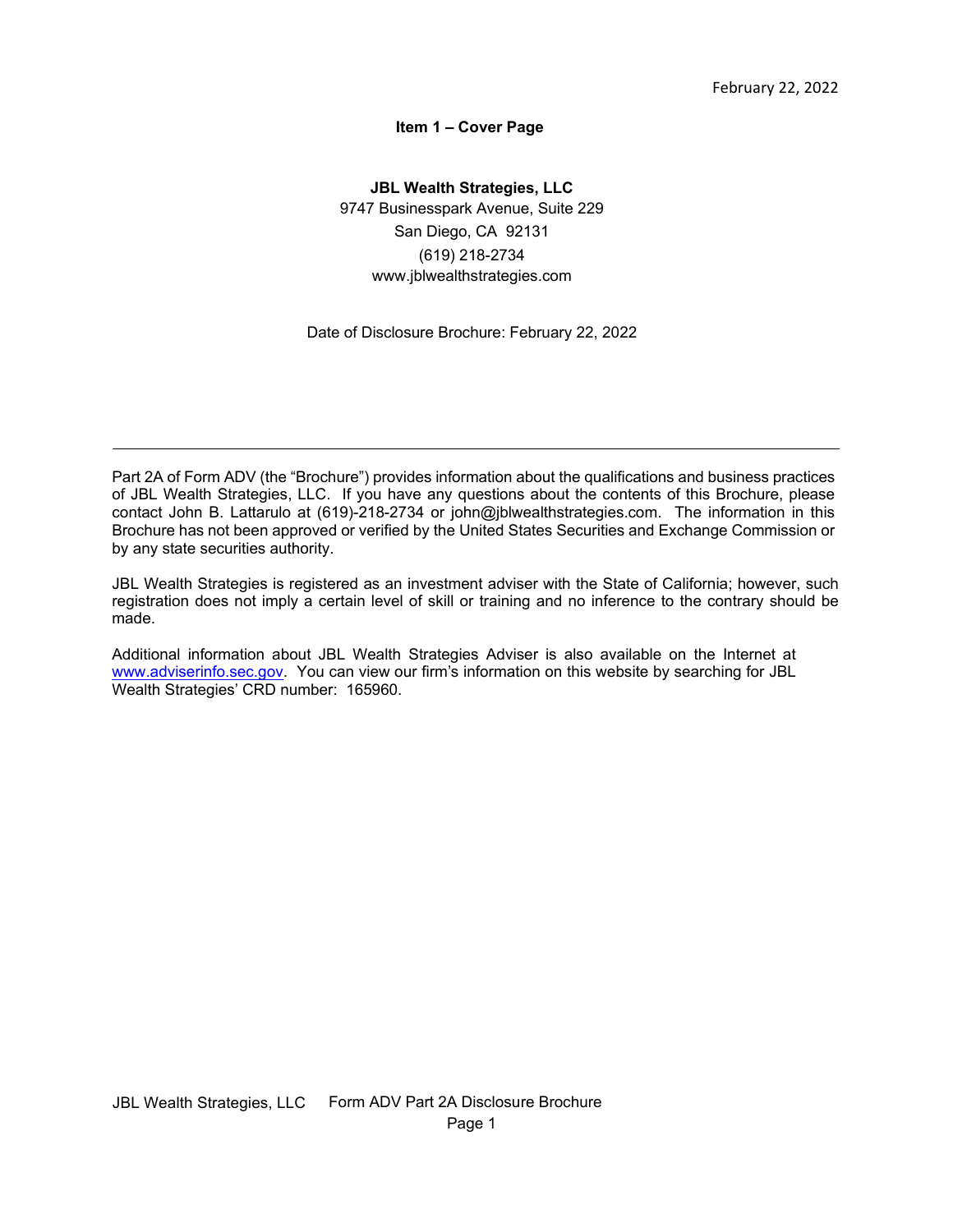#### **Item 2 – Material Changes**

<span id="page-1-0"></span>This Brochure dated February 22, 2022 is prepared in accordance with the requirements and rules adopted by the California Department of Financial Protection and Innovation ("DFPI"). Part 2A of Form ADV requires investment advisers to provide narrative, plain English disclosures regarding their advisory business in order to provide clients and prospective clients with more meaningful information about the adviser and its business practices.

Because of the amount of details provided in the Brochure, JBL Wealth Strategies encourages each client to read this Brochure carefully and to call us with any questions you have. In particular, please note that the following Items are either new additions to Form ADV Part 2A, contain additional information not found in prior versions of the Brochure, or denote removal of items from previous Brochures:

Item 4 – Advisory Business: Updates made to Assets Under Management as of December 31, 2021

The previous Brochure was dated December 3, 2021. JBL Wealth Strategies encourages each client to read the Brochure carefully and to call us with any questions you have.

JBL Wealth Strategies will ensure that you receive a summary of any material changes to this and subsequent disclosure Brochures within 120 days after the proprietorship's fiscal year ends. The fiscal year ends on December 31, so you will receive the summary of material changes no later than April 30 each year. At that time JBL Wealth Strategies will also offer or provide a copy of the most current disclosure Brochure. The sole proprietorship will also provide other ongoing disclosure information about material changes as necessary.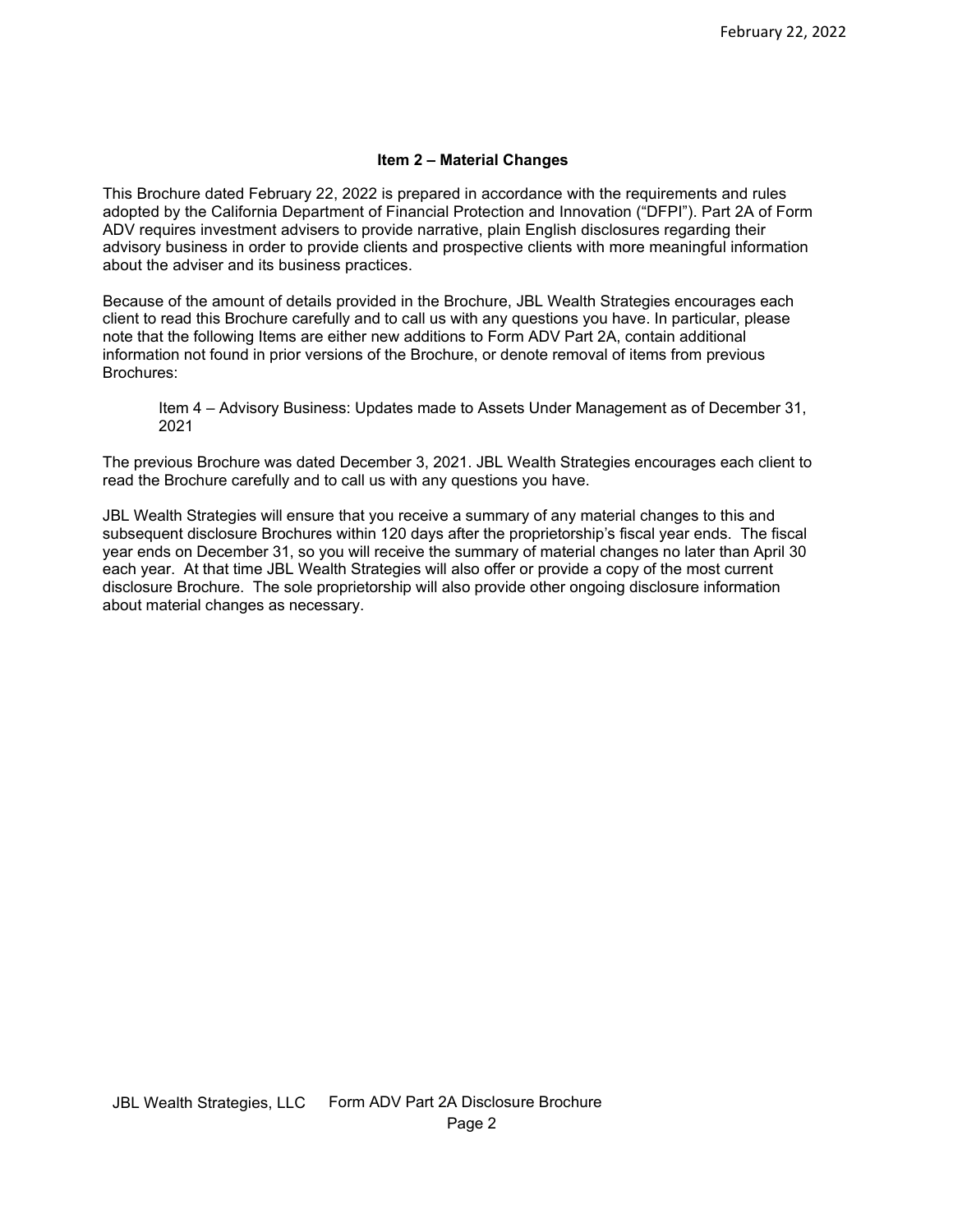# Item 3 - Table of Contents

<span id="page-2-0"></span>

| Item 11 - Code of Ethics, Participation in Client Transactions and Personal Trading19 |    |
|---------------------------------------------------------------------------------------|----|
|                                                                                       |    |
|                                                                                       |    |
|                                                                                       |    |
|                                                                                       | 20 |
|                                                                                       |    |
|                                                                                       |    |
|                                                                                       |    |
|                                                                                       |    |
|                                                                                       |    |
|                                                                                       |    |
|                                                                                       |    |
|                                                                                       |    |
|                                                                                       |    |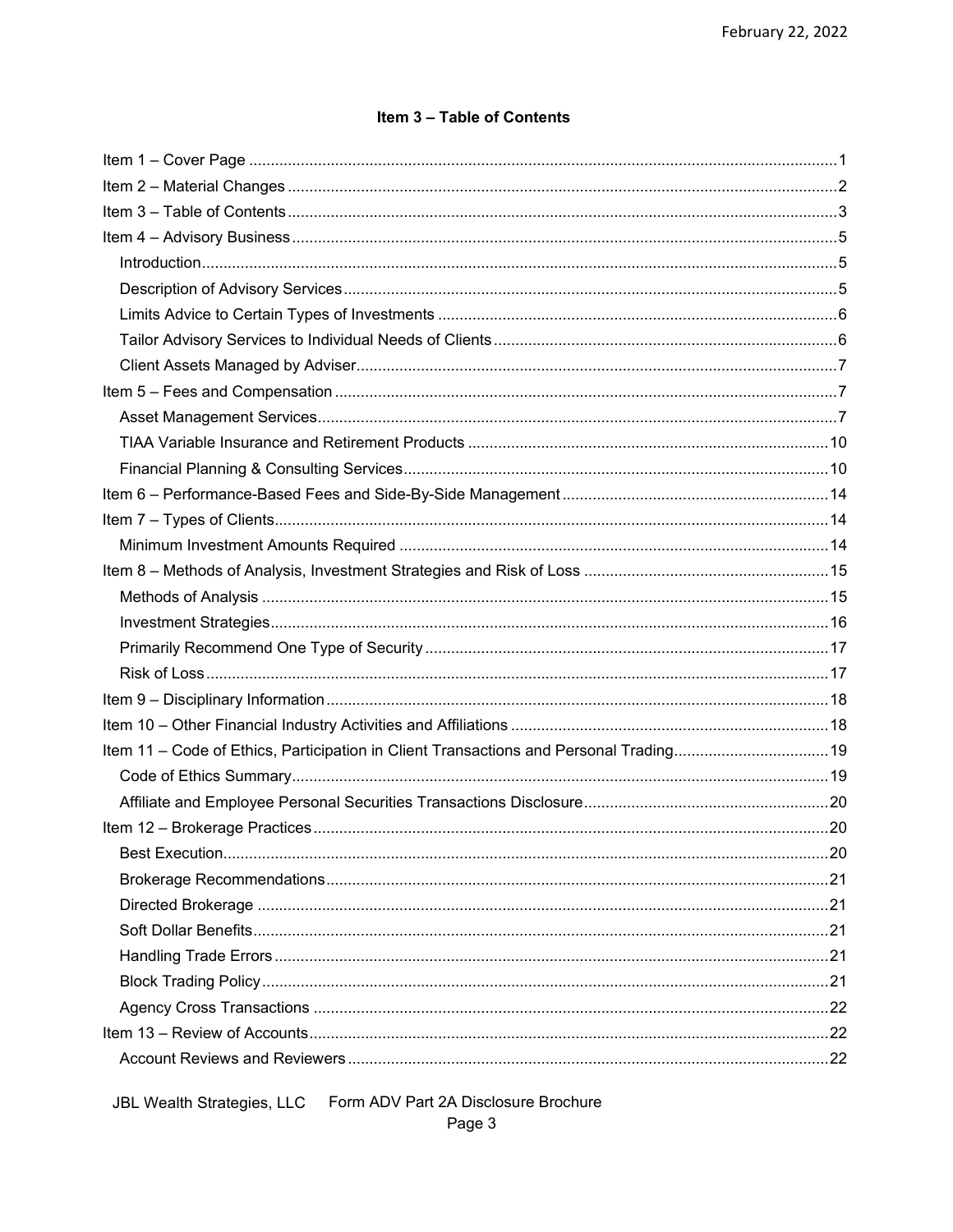<span id="page-3-0"></span>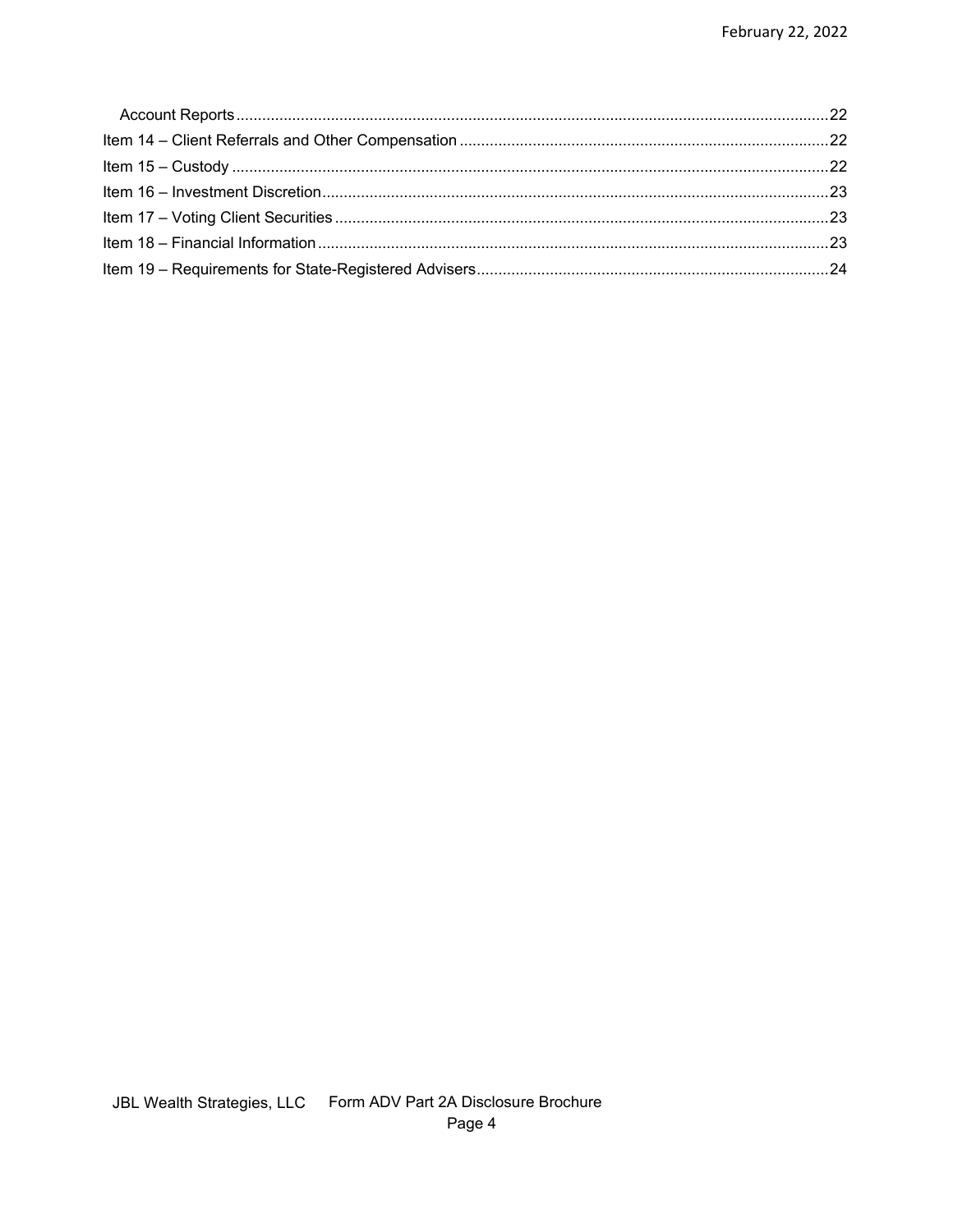## **Item 4 – Advisory Business**

John B. Lattarulo DBA JBL Wealth Strategies as a sole proprietorship is now JBL Wealth Strategies, LLC (hereinafter "JBL" "Adviser" "we" "us" or "our") a registered investment adviser formed in the state of California in January 2022 and registered with the California Department of Financial Protection and Innovation ("DFPI"). John B. Lattarulo is the owner and managing member of JBL, and the Adviser has been a registered investment adviser with the State of California since January 8, 2013.

#### <span id="page-4-0"></span>**Introduction**

Our investment advisory services are provided to you through JBL Wealth Strategies, LLC, the registered investment adviser, or an appropriately licensed and qualified investment adviser representative (collectively, hereinafter "Representatives").

For all advisory services provided, you should be aware that a potential conflict of interest exists between our interests and your interests. You are under no obligation to act on our recommendations and, if you do, are under no obligation to effect any transaction through us.

#### <span id="page-4-1"></span>**Description of Advisory Services**

The following are descriptions of Adviser's primary advisory services. Additional information concerning details of our advisory services and the fees for these services is provided to clients and prospective clients (hereinafter "clients" or "you") in **Item 5, Fees and Compensation**. A written agreement detailing the exact terms of the service must be signed by you and Adviser before any services can be provided.

#### **Asset Management Services**

We offer asset management services providing you with continuous and on-going supervision over your accounts. This means that we continuously monitor your account and make trades in that account when necessary. Our services are offered through a traditional management program, which means that advisory services are provided for a fee but transaction services are billed separately on a per-transaction basis.

## **TIAA Variable Insurance and Retirement Products**

Adviser maintains an arrangement with TIAA. TIAA is a financial services corporation offering a wide array of products including retirement products, 529 College Savings Plans, managed investment accounts, checking and savings products, mortgage loans and other managed investment accounts as well as noncommissionable life insurance and annuity products to "fee only" financial advisers/planners. As part of the Financial Planning and Consulting Services offered by the Adviser as described below, the Adviser will recommend varying products and services including insurance products or retirement policies offered by TIAA per the Adviser's arrangement with TIAA for clients who have an insurance need for their financial planning, which can include cash and asset management components. The Adviser receives no compensation from TIAA for any clients referred to TIAA who implement these recommendations. However, should a client choose to implement the recommendation, there can be a cash component to the product, for which the client can elect to have the adviser manage for a fee and in accordance with the fee schedule listed in Item 5. The adviser is limited to using the funds available in the policy which are chosen by TIAA. The client is under no obligation to use TIAA products and can pursue products from another provider if they so choose. This arrangement can create a conflict of interest. For further description of this conflict and mitigation see Item 10 below.

## **Financial Planning & Consulting Services**

We offer advisory services in the form of full and modular (segmented) financial plans. These services do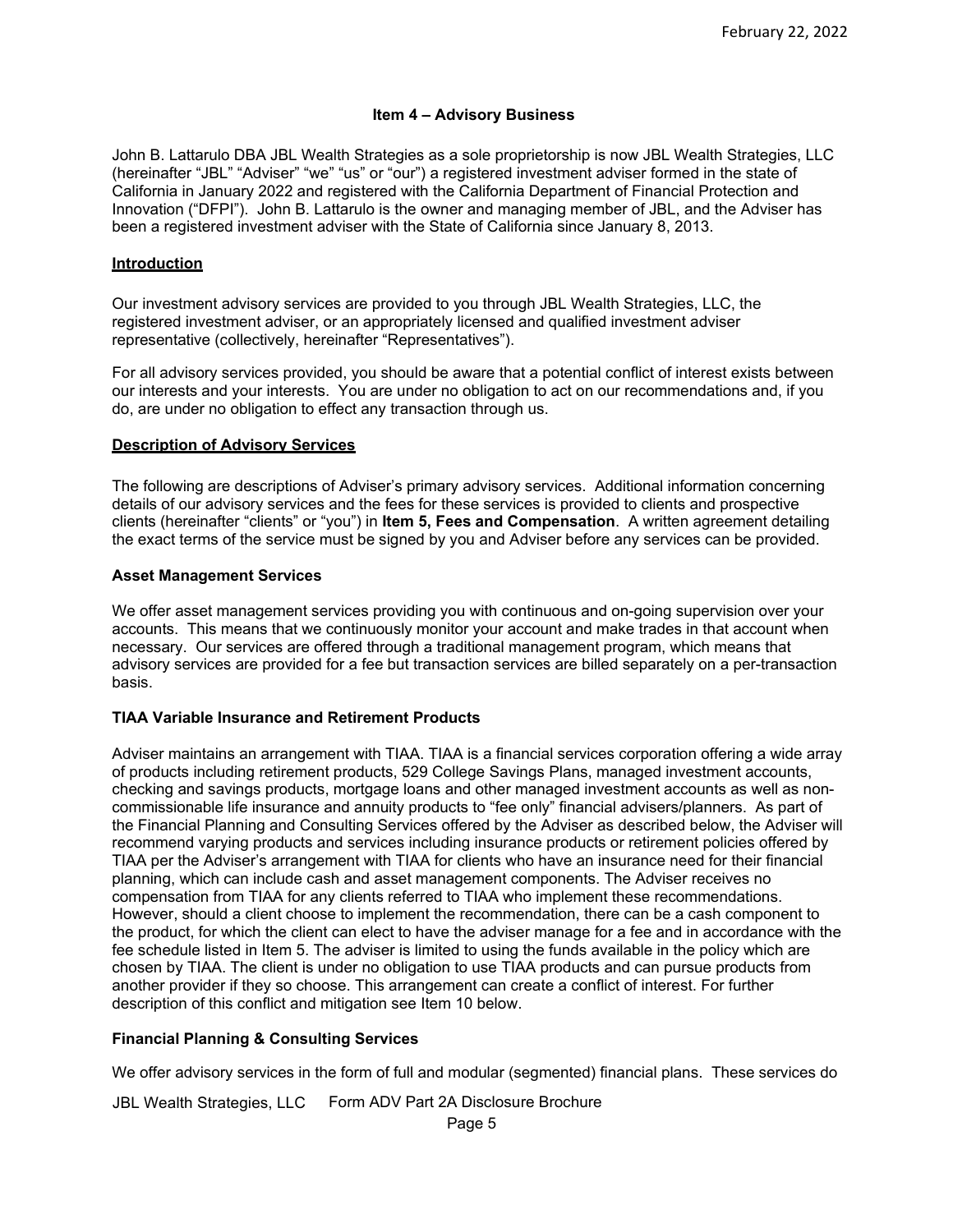not involve implementing any transaction on a client's behalf or the active and ongoing monitoring or managing of a client's investments or accounts. Clients are solely responsible for determining whether to implement our recommendations. Instead, full planning services focus on a client's overall financial situation while modular planning services focus on specific areas of client concern.

Consultation services can be on any topic or topics of interest or concern to clients

When providing financial planning and consulting services, the role of the representative is to find ways to help clients understand their overall financial situation and help them set financial objectives. To the extent that clients want to implement any of our investment recommendations through us or retain us to actively monitor their investments, they must execute a separate written agreement with us for those separate services.

#### <span id="page-5-0"></span>**Limits Advice to Certain Types of Investments**

Adviser provides investment advice on the following types of investments:

- Mutual Funds
- Exchange Traded Funds (ETFs)
- Exchange-listed Securities
- Securities Traded Over-the-Counter
- Foreign Issues
- Warrants
- Corporate Debt Securities
- Commercial Paper
- Certificates of Deposit
- Municipal Securities
- US Government Securities
- Options Contracts on Securities
- Options Contracts on Commodities
- Futures Contracts on Tangibles
- Futures Contracts on Intangibles
- Interests in Partnerships Investing in Real Estate
- Interests in Partnerships Investing in Oil and Gas Interests
- Securities Properly Exempted from Registration
- Hedge Funds

We reserve the right to offer advice on any investment product that we deem be suitable for each client's specific circumstances, needs, goals and objectives.

It is not our typical investment strategy to attempt to time the market, but we can increase cash holdings modestly as deemed appropriate based on your risk tolerance and our expectations of market behavior. We can, at our sole discretion, modify our investment strategy to accommodate special situations such as low basis stock, stock options, legacy holdings, inheritances, closely held businesses, collectibles, or special tax situations.

Please refer to **Item 8 – Methods of Analysis, Investment Strategies and Risk of Loss** for more information.

## <span id="page-5-1"></span>**Tailor Advisory Services to Individual Needs of Clients**

Adviser's services are always provided based on your individual needs. This means, for example, that when we provide asset management services you are given the ability to impose restrictions on the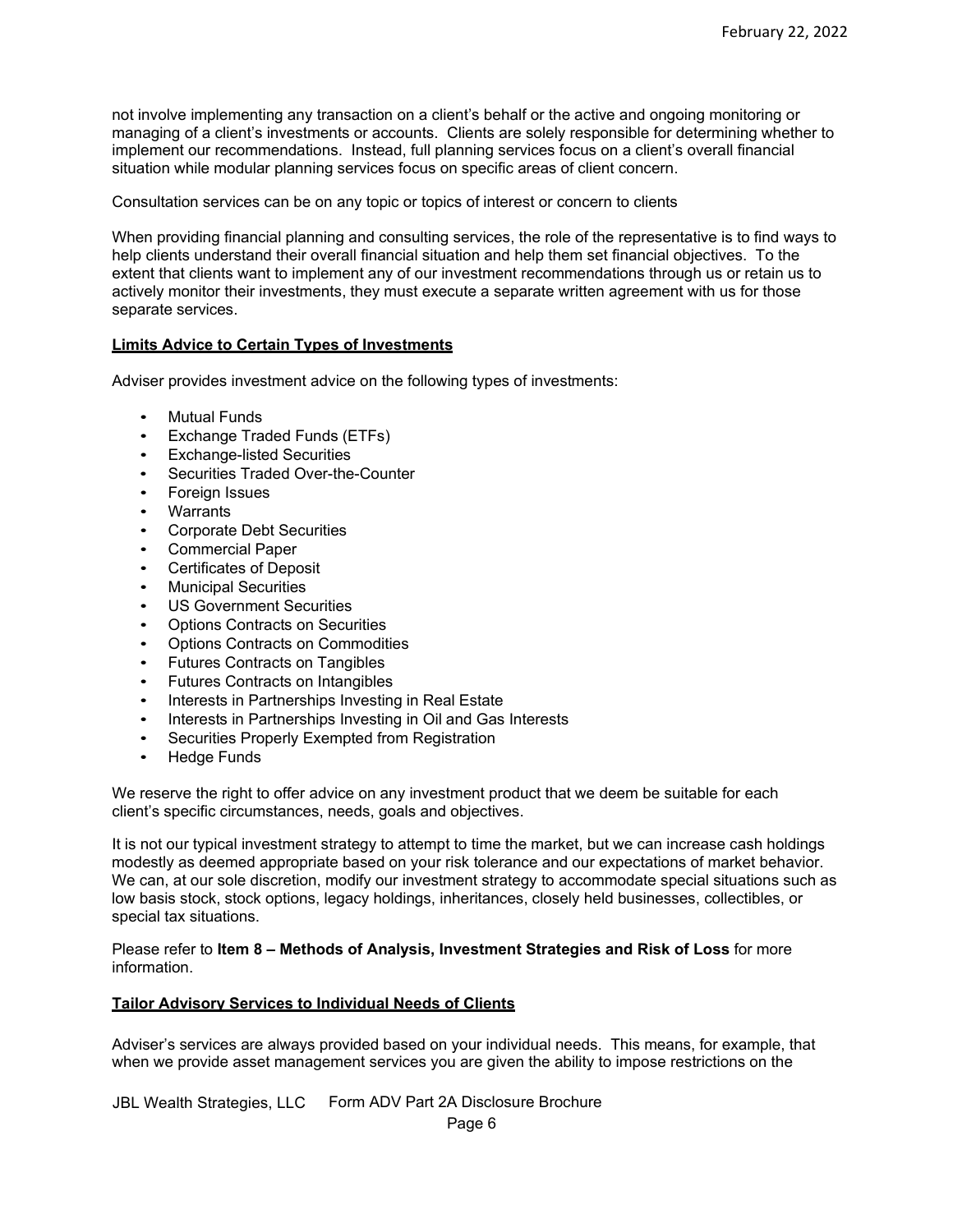accounts we manage for you, including specific investment selections and sectors. We work with you on a one-on-one basis through interviews and questionnaires to determine your investment objectives and suitability information.

We will not enter into an investment adviser relationship with a prospective client whose investment objectives are considered incompatible with our investment philosophy or strategies or where the prospective client seeks to impose unduly restrictive investment guidelines.

#### <span id="page-6-0"></span>**Client Assets Managed by Adviser**

As of the date of December 31, 2021, the following represents the approximate amount of assets managed by Adviser on a discretionary and non-discretionary basis:

| Type of Account   | Assets Managed by Adviser |
|-------------------|---------------------------|
| Discretionary     | \$24.461.003              |
| Non-Discretionary | \$4,267,959               |
| Total:            | \$28,728,962              |

The Adviser will update this information in future amendments to this Form ADV Part 2A.

#### **Item 5 – Fees and Compensation**

<span id="page-6-1"></span>In addition to the information provided in **Item 4 – Advisory Business,** this section provides additional details regarding Adviser's services along with descriptions of each service's fees and compensation arrangements. The exact fees and other terms will be outlined in the agreement between you and Adviser. If you do not receive a copy of this Disclosure Brochure at least 48 hours in advance of signing the client agreement, you have five business days to terminate that agreement without any advisory fee charges.

We believe our fees for advisory services are reasonable with respect to the services provided and the fees charged by other investment advisers offering similar services. However, lower fees for comparable service could be available from other sources.

#### <span id="page-6-2"></span>**Asset Management Services**

We offer asset management services, which involve providing you with continuous and ongoing supervision over your specified accounts (collectively, the "account"). Your account is managed by us based on your financial situation, investment objectives and risk tolerance. We actively monitor the account and provide advice regarding buying, selling, reinvesting or holding securities, cash or other investments of the account.

You must appoint our firm as your investment adviser of record on your specified account. The account consists only of separate account(s) held by a qualified custodian under your name. We require that managed accounts be held at TD Ameritrade, Inc. ("TDA") and/or Charles Schwab & Co., Inc. ("Schwab") and can assist you in establishing an account at TDA and Schwab. Adviser requires a minimum of \$50,000 in order to open an account, although exceptions to this minimum can be granted based upon the relationship of the client (i.e., to Adviser or to an existing client). In addition, clients can household or aggregate accounts to reach the required minimum. TDA and Schwab maintain custody of your funds and securities. Neither we nor our representatives act as custodian, and we do not have access to your funds and securities except to have advisory fees deducted from your account by the custodian with your prior written authorization and then paid to us. You retain all rights of ownership (e.g., right to withdraw securities or cash, exercise or delegate proxy voting and receive transaction confirmations) of the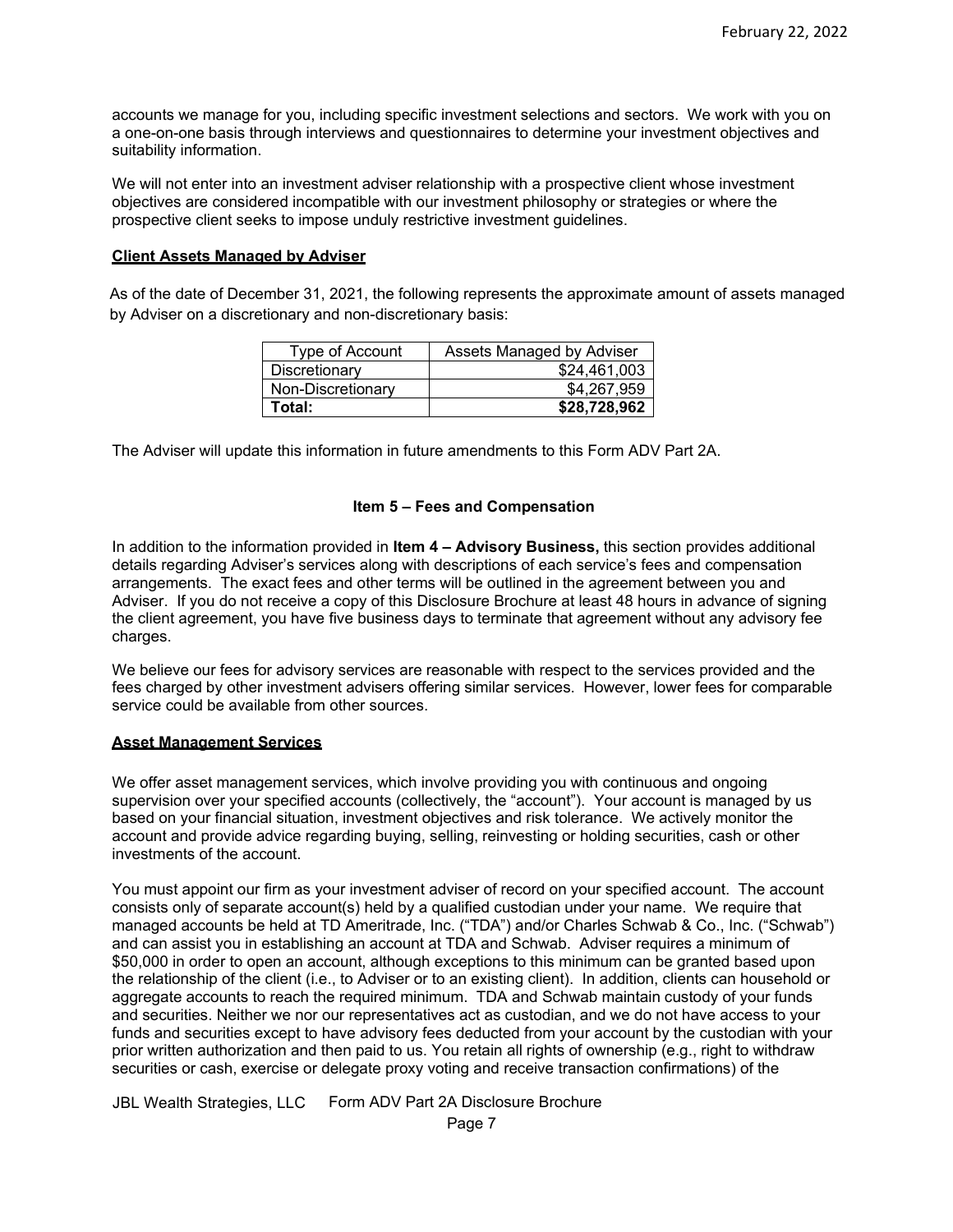#### account.

We need to obtain certain information from you to determine your financial situation and investment objectives. You are responsible for notifying us of any updates regarding your financial situation, risk tolerance or investment objective and whether you wish to impose or modify existing investment restrictions; however we contact you at least annually to discuss any changes or updates regarding your financial situation, risk tolerance or investment objectives. We are always reasonably available to consult with you relative to the status of your account. You have the ability to impose reasonable restrictions on the management of your accounts, including the ability to instruct us not to purchase certain securities.

We manage investments for other clients and have the authority to give them advice or take actions for them or for our personal accounts that is different from the advice we provide to you or actions taken for you. We are not obligated to buy, sell or recommend to you any security or other investment that we buy, sell or recommend for any other clients or for our own accounts.

Conflicts can arise in the allocation of investment opportunities among accounts that we manage. We strive to allocate investment opportunities believed to be appropriate for your account(s) and other accounts advised by us among such accounts equitably and consistent with the best interests of all accounts involved. However, there can be no assurance that a particular investment opportunity that comes to our attention will be allocated in any particular manner. If we obtain material, non-public information about a security or its issuer that we cannot lawfully use or disclose, we have absolutely no obligation to disclose the information to any client or use it for any client's benefit.

You grant us trading authorization on your accounts, and we provide management services on a discretionary basis only. This means we can make all decisions to buy, sell or hold securities, cash or other investments in the managed account in our sole discretion without consulting with you before making any transactions. See **Item 16, Investment Discretion**, for additional discussion on discretionary and non-discretionary authority.

Fees charged for our asset management services are charged based on a percentage of assets under management. The following are the annual investment advisory fees for accounts held at TDA and are billed quarterly in advance on a calendar basis and calculated based on the fair market value of the account as of the last business day of the previous billing period:

| Assets Under Management   | <b>Annual Fees</b> |
|---------------------------|--------------------|
| Up to \$1,000,000         | 0.95%              |
| $$1,000,001 - $3,000,000$ | $0.80\%$           |
| $$3,000,001 - $5,000,000$ | $0.70\%$           |
| Over \$5,000,001          | $0.50\%$           |
|                           |                    |

The following are the annual investment advisory fees for accounts held at Schwab and are billed quarterly in arrears on a calendar basis and calculated based on the fair market value of the account as of the last business day of the previous billing period:

| Assets Under Management   | <b>Annual Fees</b> |
|---------------------------|--------------------|
| Up to \$1,000,000         | $1.00\%$           |
| $$1,000,001 - $3,000,000$ | 0.85%              |
| Over \$3,000,001          | 0.75%              |

At Adviser's sole discretion, the above fees are negotiable based on the type of client, the complexity of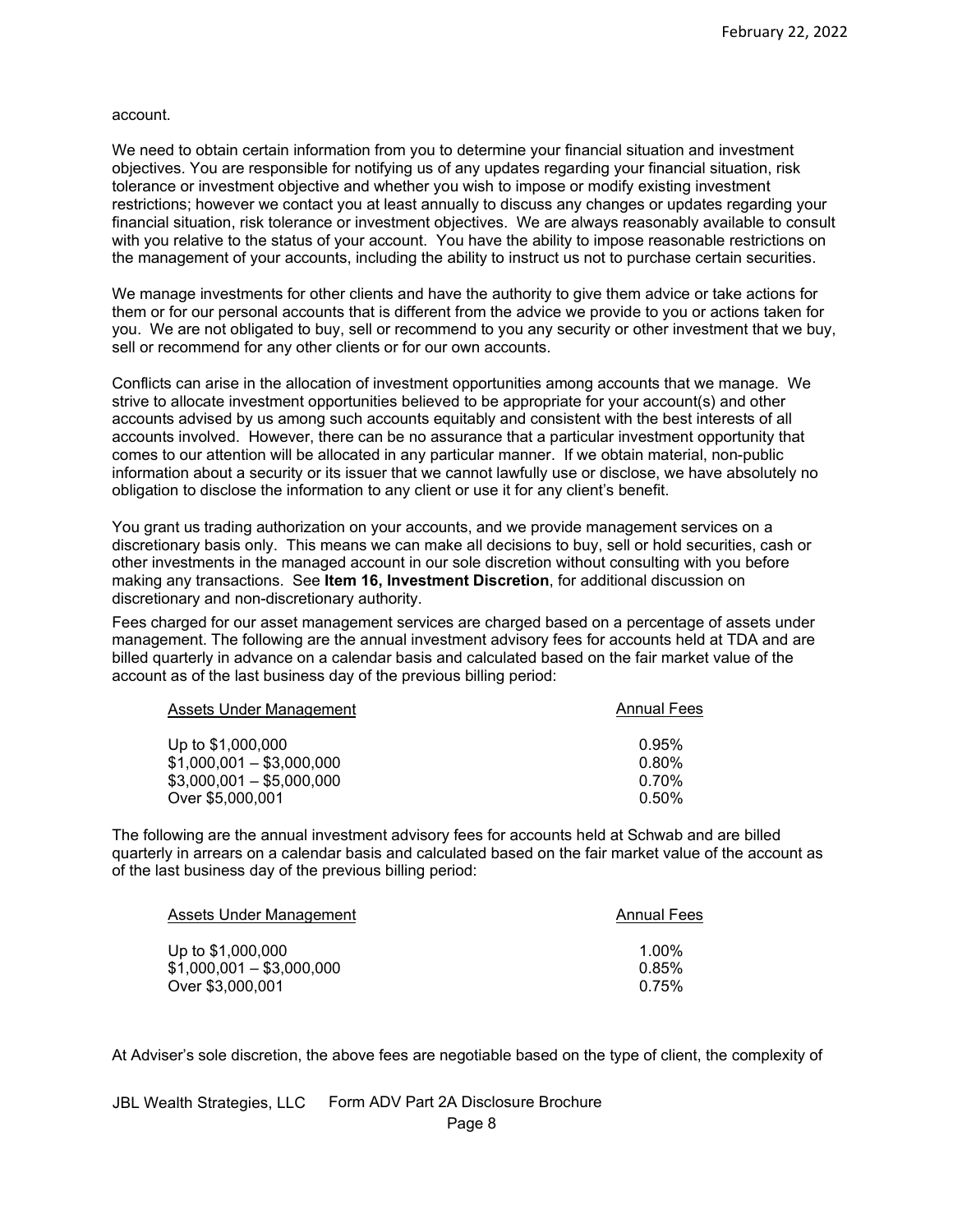the client's situation, the composition of the client's account (i.e., equities versus mutual funds), the potential for additional account deposits and the relationship of the client with the representative.

For accounts created mid-quarter, fees are prorated based on the number of days service is provided during the initial billing period. For account held at TDA, that initial partial quarter is billed in arrears at the same time as the next full quarterly advance fee is billed. For account held at Schwab, that initial partial quarter is billed in arrears at the normal quarterly billing period. For all prorated fees, the given annual fee for the account(s) will be divided by 365 days and then multiplied by the number of days service is provided during the initial billing period, which will then be applied to the account balance at the end of the initial quarter.

Adviser believes that its annual fee is reasonable in relation to services provided and the fees charged by other investment advisers offering similar services/programs. However, our annual investment advisory fee could be higher than that charged by other investment advisers offering similar services/programs. In addition to our compensation, you can incur charges imposed at the mutual fund level (e.g., advisory fees and other fund expenses).

Fees can be deducted from your account or billed directly to you, as you and your representative jointly determine. If fees are deducted from your account, you must authorize the qualified custodian to deduct fees from your account and pay such fees directly to Adviser. We send you a fee notification statement prior to the time fee deduction instructions are sent to your qualified custodian. The fee notification statement details the formula used to calculate the fee, the assets under management and the time period covered. You should review the account statements received from the qualified custodian and verify that appropriate advisory fees are being deducted. The qualified custodian does not verify the accuracy of the advisory fees deducted.

If you choose to pay the fees directly, they are due immediately upon receipt of our billing notice. The billing notice details the formula used to calculate the fee, the assets under management, the time period covered and any adjustments to the account.

Custodial fees, brokerage commissions and/or transaction ticket fees charged by TDA are billed directly to you by that custodian. Adviser does not receive any portion of such commissions or fees from you or the qualified custodian. In addition, you can incur certain charges imposed by third parties other than Adviser in connection with investments made through your account including, but not limited to, mutual fund sales loads, 12(b)-1 fees and surrender charges, variable annuity fees and surrender charges, IRA and qualified retirement plan fees, and charges imposed by the qualified custodian(s) of your account. Adviser's management fees are separate and distinct from the fees and expenses charged by investment company securities that are recommended to you. A description of these fees and expenses are available in each investment company security's prospectus.

You can make additions to and withdrawals from your account at any time, subject to our right to terminate an account. If assets are deposited into or withdrawn from your account after the beginning of a month, the fee payable with respect to such assets is not adjusted or prorated based on the number of days remaining in the month. You can withdraw account assets on notice to us, subject to usual and customary securities settlement procedures. We design portfolios as long-term investments and withdrawing asset could impair your ability to achieve your investment objectives.

Additions can be in cash or securities provided that we reserve the right to liquidate any transferred securities or decline to accept particular securities into your account. We consult with you about the options and ramifications of transferring securities. However, when transferred securities are liquidated, they are subject to transaction fees, fees assessed at the mutual fund level (i.e., contingent deferred sales charge) and could have tax ramifications.

Your managed account could hold assets which were purchased prior to contracting for our services or which we did not recommend for investment. These assets can be, at our sole discretion and authority, excluded from our management services and also excluded from account totals when calculating fees;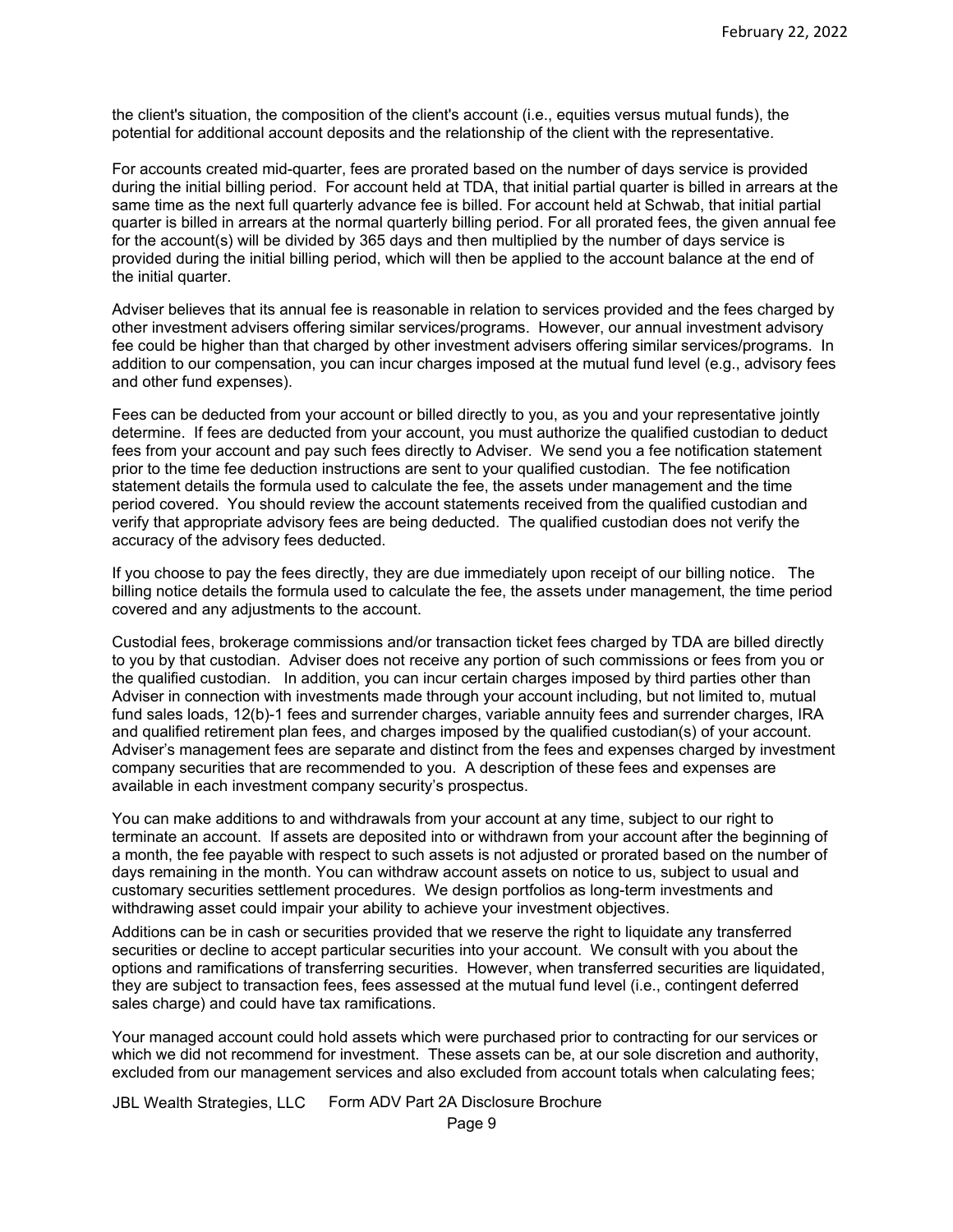these assets are specifically noted in the client agreement. Cash positions in your account are managed and are included when calculating account totals for fee billing purposes.

Asset management services continue until terminated. Either party can terminate services by giving the other party written notice. Termination is effective immediately. If services are terminated within 5 business days of signing the client agreement, services are terminated without penalty. When services are terminated mid-quarter, fees are prorated based on the number of days that services are provided during the final quarter and any prepaid but unearned fees are refunded to you.

## <span id="page-9-0"></span>**TIAA Variable Insurance and Retirement Products**

As stated in Item 4 above, Adviser maintains an arrangement with TIAA. TIAA is a financial services corporation offering a wide array of products including retirement products, 529 College Savings Plans, managed investment accounts, checking and savings products, mortgage loans and other managed investment accounts as well as non-commissionable life insurance and annuity products to "fee only" financial advisers/planners. As part of the Financial Planning and Consulting Services offered by the Adviser as described below, the Adviser will recommend varying products and services including insurance products or retirement policies offered by TIAA per the Adviser's arrangement with TIAA for clients who have an insurance need for their financial planning, which can include cash and asset management components. The Adviser receives no compensation from TIAA for any clients referred to TIAA who implement these recommendations. However, should a client choose to implement the recommendation, there can be a cash component to the product, for which the client can elect to have the adviser manage for a fee and in accordance with the fee schedule listed in Item 5. The adviser is limited to using the funds available in the policy which are chosen by TIAA. The client is under no obligation to use TIAA products and can pursue products from another provider if they so choose.

#### <span id="page-9-1"></span>**Financial Planning & Consulting Services**

When providing financial planning and consulting services, the role of your investment adviser representative is to find ways to help you understand your overall financial situation and help you set financial objectives.

Our financial planning and consulting services do not involve implementing any transaction on your behalf or the active and ongoing monitoring or management of your investments or accounts. You have sole responsibility for determining whether to implement our recommendations. To the extent that you would like to implement any of our investment recommendations through us or retain us to actively monitor and manage your investments, you must execute a separate written agreement with us for our asset management services. There is a conflict of interest to the extent that you would decide to implement any transactions through the asset management services separately offered by JBL Wealth Strategies. The conflict of interest is that John Lattarulo would receive compensation for the provision of such asset management services. You are under no obligation to use John B. Lattarulo/JBL Wealth Strategies for the execution of any recommendations provided via our financial planning and consulting services. As also noted at the "Fee Offset" paragraph below, JBL Wealth Strategies reserves the right to waive or reduce a portion of the financial planning and/or consultation fees charged by the on-going fees received for asset management services.

## Financial Plans

Adviser offers financial planning services, which involve preparing a full written financial plan that can include, but is not limited to: investment planning, retirement planning, insurance planning, tax planning, education planning, portfolios review, asset allocation and real estate planning. We also offer modular written financial plans which only cover only those specific areas of concern mutually agreed upon by you and us. With a modular plan, you should be aware that there are important issues that have the potential to not be taken into consideration when your representative develops his or her analysis and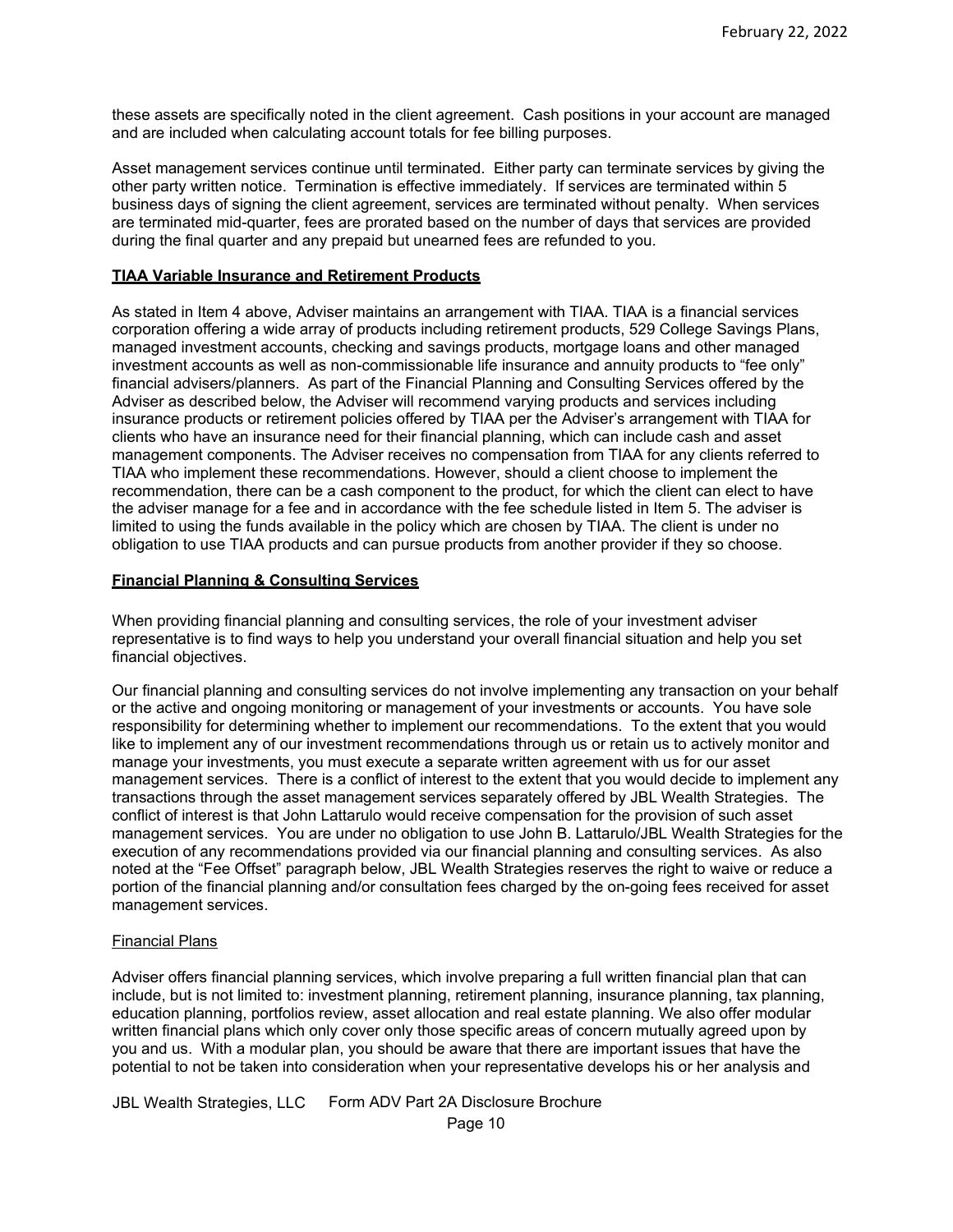recommendations. Any written financial plans prepared by us do not include specific recommendations of individual securities.

To begin the financial planning process, our representative meets with you and begins gathering the information and documentation needed to assess your current financial situation and planning considerations and to begin preparing the requested plan.

We rely on the information provided by you. We are not responsible for verifying the information supplied by you or your other professional consultants (i.e., attorney, accountant, etc.). Therefore, it is very important that the information you provide is complete and accurate. We also request that you notify us if there is ever a change in your financial situation or investment objectives so that we can review, evaluate and/or revise any prior recommendations made or services provided.

Our services do not include legal or tax advice. You are urged to work closely with your attorney, accountant or other professionals regarding your financial and personal situation. When providing financial planning services, we can consult with attorneys, accountants or other outside professional consultants. Fees for these outside professional consultants' services can be incorporated into the fees charged by us for our advisory services. In no event are the services of an outside professional consultant engaged without your express approval. John Lattarulo does not receive any compensation related to his referral or use of outside professionals.

Fees for financial plans can be charged on either an hourly or fixed fee basis, as you and your representative jointly determine. Hourly fees are charged at the rate of \$150 per hour while fixed fees generally range from \$500 to \$10,000. Fixed fees are negotiable based on actual services requested, the type of client, the complexity of the client's situation and the relationship of the client with the representative. At Adviser's sole discretion, an exception can be granted to the minimum \$500 fixed financial planning fee or we waive any advisory fee based upon the relationship of the client (i.e., to Adviser or to an existing client).

If fees are charged on an hourly basis, we provide you with an estimate of the approximate hours needed to complete the requested plan. If we anticipate exceeding the estimated hours required, we contact you for authorization to continue providing the requested services. You are charged the actual time expended on the services. For fixed fees, we provide you with a quote for the requested services before actually providing the services. For both hourly and fixed fees, and at our sole discretion, a retainer of one-half of the quoted fee can be due at the time the client agreement is signed, with the remainder due upon presentation of the plan.

Financial planning services terminate upon delivery of the written financial plan. Either party can terminate services prior to presentation of the plan by providing written notice to the other party. Termination is effective upon receipt of the notice. If services are terminated within 5 business days of signing the client agreement, there is no penalty due. If services are terminated, fees are prorated. For fees charged on an hourly basis, you are responsible for the total hours expended to the effective date of termination. For fixed fees, you are responsible for the percentage of the plan completed at the effective date of termination. Any prepaid but unearned fees are promptly refunded to you while any additional fees are due immediately upon receipt of our billing statement.

#### Limited Consultations

Clients not needing a written financial plan can engage us for consultations concerning any financial planning or investment issues of interest or concern to them. Consultations can involve a one-time meeting or multiple, as-needed meetings and the length of the consultations can vary depending upon the client's needs and desires. Clients have the final authority on the length of the consultations. Clients must identify the particular issue or issues for which they are seeking our advice or consultation services.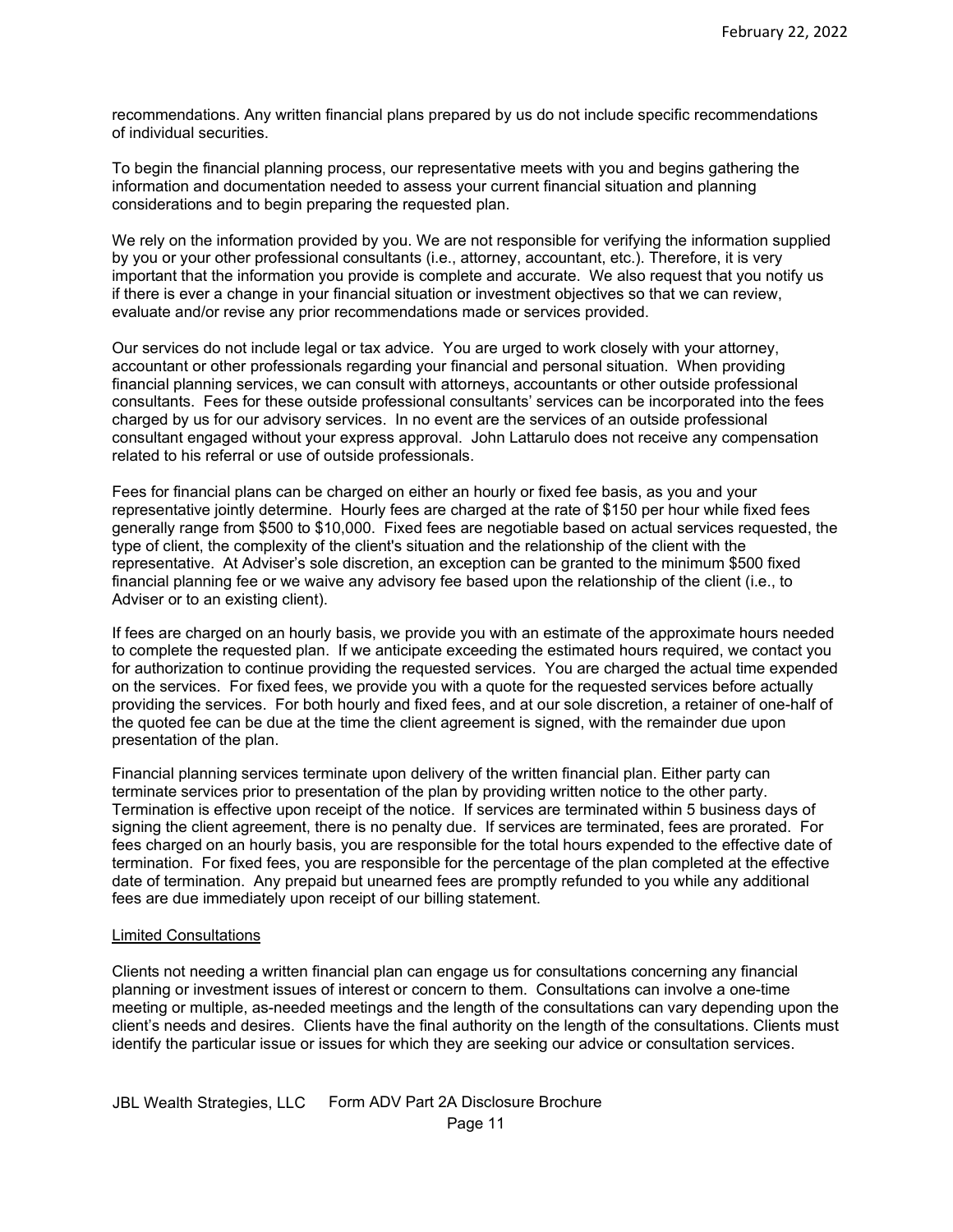Fees for limited consultations can be charged on either an hourly or fixed fee basis, as determined jointly by you and your representative. Hourly fees are charged at the rate of \$150 per hour while fixed fees generally range from \$500 to \$5,000. Fixed fees are negotiable based on actual services requested, the type of client, the complexity of the client's situation and the relationship of the client with the representative. At Adviser's sole discretion, an exception can be granted to the minimum \$500 fixed financial planning fee or we reserve the right to waive any advisory fee based upon the relationship of the client (i.e., to Adviser or to an existing client).

If fees are charged on an hourly basis, we provide you with an estimate of the approximate hours needed to complete the requested consultations. If we anticipate exceeding the estimated hours required, we contact you for authorization to continue providing the requested services. You are charged the actual time expended on the services. For fixed fees, we provide you with a quote for the requested services before actually providing the services. For both hourly and fixed fees, and at our sole discretion, a retainer of one-half of the quoted fee can be due at the time the client agreement is signed, with the remainder due upon completion of the consultations. For one-time consultations, the full amount is due upon completion of the services.

Consultation services terminate upon completion of the requested consultations. Either party can terminate services prior to presentation of the plan by providing written notice to the other party. Termination is effective upon receipt of the notice. If services are terminated within 5 business days of signing the client agreement, there is no penalty due. If multiple meeting consultations are terminated, fees are prorated. For fees charged on an hourly basis, you are responsible for the total hours expended to the effective date of termination. For fixed fees, you are responsible for the percentage of the plan completed at the effective date of termination. Any prepaid but unearned fees are promptly refunded to you while any additional fees are due immediately upon receipt of our billing statement.

#### Advisement Consultations

We also offer ongoing advisement consultations to participants in retirement plans (401(k) plans, profit sharing plans, etc.). When providing these services, we review your financial situation, goals and objectives as well as the investment options available in the retirement plan. We review your retirement plan account (on your selected time frame but usually quarterly) and make such recommendations from the list of available investment options in your retirement plan account as are deemed appropriate and consistent with your stated investment objectives and risk tolerance. These services do not constitute asset management services for your retirement plan account; we do not have investment discretion or trading authority over your retirement plan account. You determine whether or not to implement our advice. It is your responsibility to implement any trades in your retirement plan account.

Fees for advisement consultations can be charged on either an hourly or fixed fee basis, as determined jointly by you and your representative. Hourly fees are charged at the rate of \$150 per hour while fixed fees generally range from \$500 to \$5,000. Fixed fees are negotiable based on actual services requested, the type of client, the complexity of the client's situation and the relationship of the client with the representative. At Adviser's sole discretion, an exception can be granted to the minimum \$500 financial planning fee or we reserve the right to waive any advisory fee based upon the relationship of the client (i.e., to Adviser or to an existing client).

If fees are charged on an hourly basis, we provide you with an estimate of the approximate hours needed to complete the requested plan. If we anticipate exceeding the estimated hours required, we contact you for authorization to continue providing the requested services. You are charged the actual time expended on the services. For fixed fees, we provide you with a quote for the requested services before actually providing the services. For both hourly and fixed fees, and at our sole discretion, a retainer of one-half of the quoted fee can be due at the time the client agreement is signed, with the remainder due upon completion of the consultations. For one-time advisement consultations, the full amount is due upon completion of the services.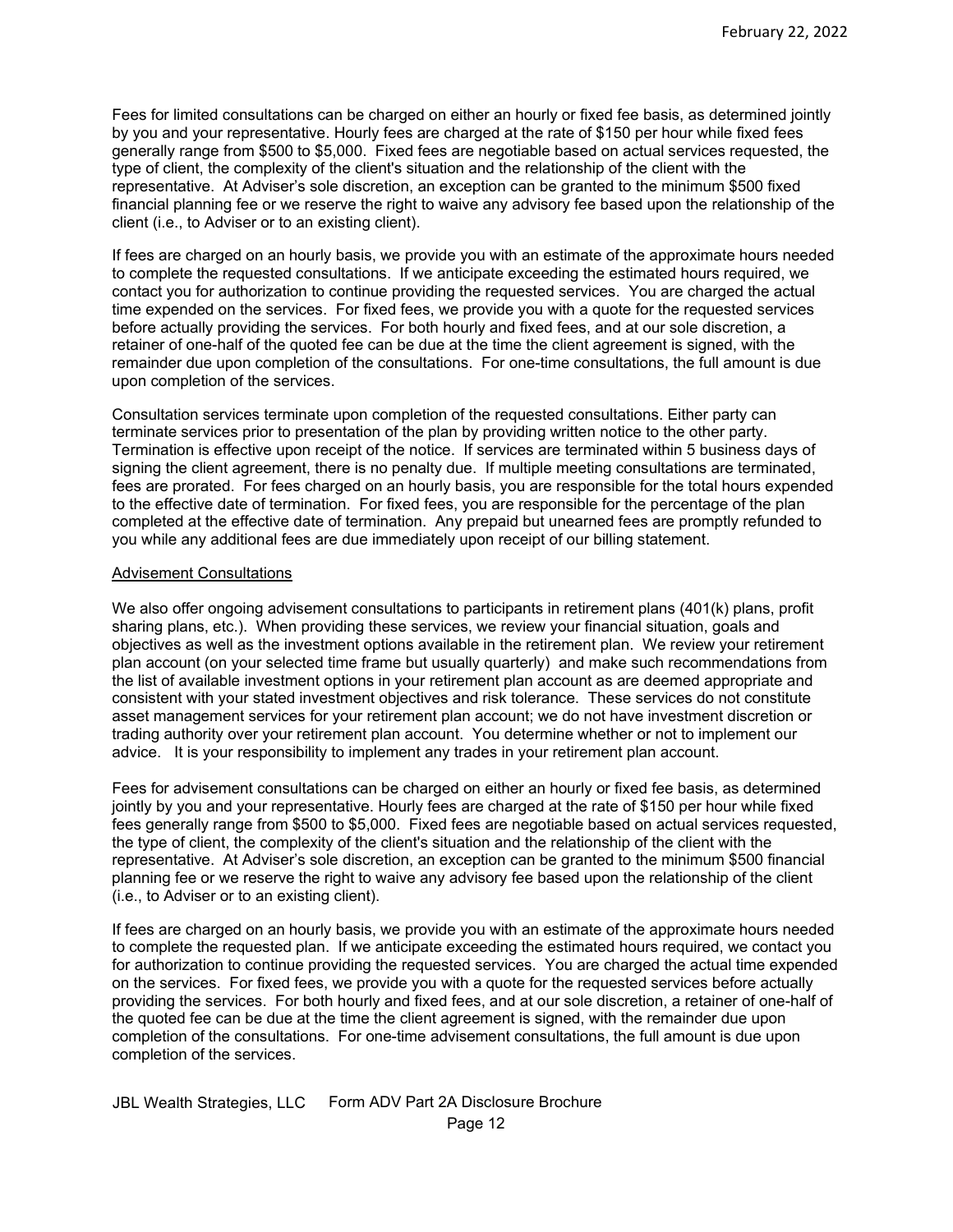Advisement consultation services terminate upon completion of the requested consultations. Either party can terminate services prior to presentation of the plan by providing written notice to the other party. Termination is effective upon receipt of the notice. If services are terminated within 5 business days of signing the client agreement, there is no penalty due. If services are terminated, fees are prorated. For fees charged on an hourly basis, you are responsible for the total hours expended to the effective date of termination. For fixed fees, you are responsible for the percentage of the plan completed at the effective date of termination. Any prepaid but unearned fees are promptly refunded to you while any additional fees are due immediately upon receipt of our billing statement.

#### Retainer Consultations

The client can also contract with us to receive on-going consulting services for a one year period. During this time, you can meet with our representatives at any time regarding investment matters, financial planning (including review and update of a previously prepared plan), business planning or any other topic of interest or concern to you.

Fees for these retainer services are billed on a fixed fee basis with a minimum charge of \$1,500 and a maximum charge that generally does not exceed \$50,000 per year. Fees are negotiable based upon the requested and anticipated services to be provided by us. At Adviser's sole discretion, an exception can be granted to the minimum \$1,500 retainer fee based upon the relationship of the client (i.e., to Adviser or to an existing client).

Fees are billed in advance on a quarterly basis and you have the option to have fees automatically deducted from an existing account or paid directly to us. If fees are deducted from an existing account, you are required to provide the account custodian with written authorization to deduct the fees from the account and pay them to us. If you choose to pay the fees directly, they are due immediately upon receipt of our billing notice. Whether fees are deducted from an account or paid directly, we provide you and the custodian with a fee notification statement that details the fee calculation.

Retainer services continue for a one year period and are automatically renewed on the one-year anniversary date of the original client agreement being signed. At renewal, we reserve the right to revise the fees charged for the next year due to the complexity of you situation, due to the actual time spent providing services during the previous year or due to the increased time anticipated to be needed in the coming year. In this case, a new client agreement is required.

Either party can terminate services at any time by providing written notice to the other party. Termination is effective upon receipt of the notice. If services are terminated within 5 business days of signing the client agreement, there is no penalty due. If services are terminated, fees are prorated based on the number of days that services were provided during the quarter. Any prepaid but unearned fees are promptly refunded to you and we provide you with a detailed billing statement.

## Fee Offset

Adviser provides you with general investment recommendations as part of the financial planning or consultation services and you can elect to implement such recommendations through our asset management program described in this Disclosure Brochure. In this event, Adviser can waive or reduce a portion of the financial planning and/or consultation fees charged by the on-going fees received for those management services. Any reduction is at the discretion of your representative and disclosed to you prior to contracting for additional investment advisory services.

#### Additional Fee Information

You should notify Adviser within 10 days of receiving an invoice if you have questions about or dispute any billing entry.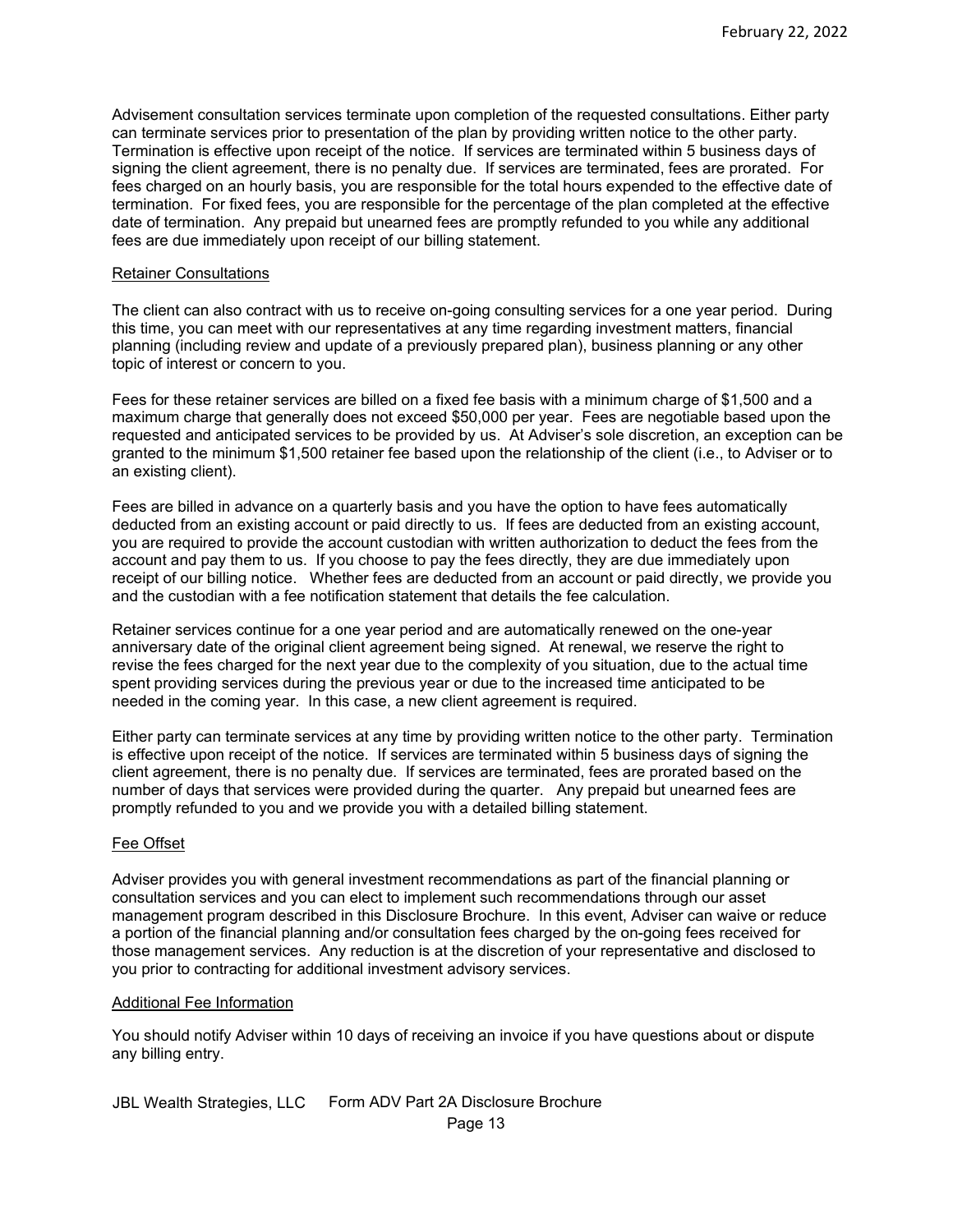To the extent Adviser engages an outside professional (i.e. attorney, independent investment adviser or accountant) while providing financial planning and consulting services to you, we are responsible for paying the fees for the outside professional's fees, and you are not required to reimburse us for such payments. To the extent that you personally engage such an outside professional, you are responsible for paying the outside professional's fees, and Adviser is not required to reimburse you for those payments. Fees for any outside professional's services are in addition to and separate from the fees charged by us. In no event are the services of an outside professional engaged without your express approval.

All fees paid to Adviser for advisory services are separate and distinct from the fees and expenses charged by mutual funds to their shareholders. These fees and expenses are described in each mutual fund's prospectus. These fees generally include a management fee, other fund expenses and a possible distribution fee. If the fund also imposes sales charges, you can pay an initial or deferred sales charge.

All fees paid to Adviser for financial planning and consulting services are separate and distinct from the commissions charged by a broker/dealer or asset management fees charged by an investment adviser to implement such recommendations.

# **Item 6 – Performance-Based Fees and Side-By-Side Management**

<span id="page-13-0"></span>Performance-based fees are defined as fees based on a share of capital gains on or capital appreciation of the assets held in a client's account. Adviser does not charge or accept performance-based fees.

# **Item 7 – Types of Clients**

<span id="page-13-1"></span>Adviser generally provides investment advice to the following types of clients:

- Individuals
- High net worth individuals
- Trusts, estates, or charitable organizations
- Corporations or business entities other than those listed above

Clients are required to execute a written agreement with Adviser specifying the particular advisory services in order to establish a client arrangement with Adviser.

As noted above, clients can impose reasonable restrictions on investing in certain securities or other investments. However, there will be times when certain restrictions are placed by a client, which prevent us from accepting or continuing to manage the account. We reserve the right to not accept and/or terminate management of a client's account if we feel that the client's imposed restrictions would limit or prevent us from meeting and/or maintaining our investment strategies.

## <span id="page-13-2"></span>**Minimum Investment Amounts Required**

Adviser requires a minimum of \$50,000 in order to open a managed account, although exceptions to this minimum can be granted based upon the relationship of the client (i.e., to Adviser or to an existing client). In addition, clients can household or aggregate accounts to reach the required minimum.

For financial planning and consultation fees charged at a fixed rate there is a minimum \$500 fee. However, at Adviser's sole discretion, an exception can be granted to this minimum based upon the relationship of the client (i.e., to Adviser or to an existing client).

For retainer services, there is a minimum charge of \$1,500 although Adviser reserves the right to grant an exception to this based upon the relationship of the client (i.e., to Adviser or to an existing client).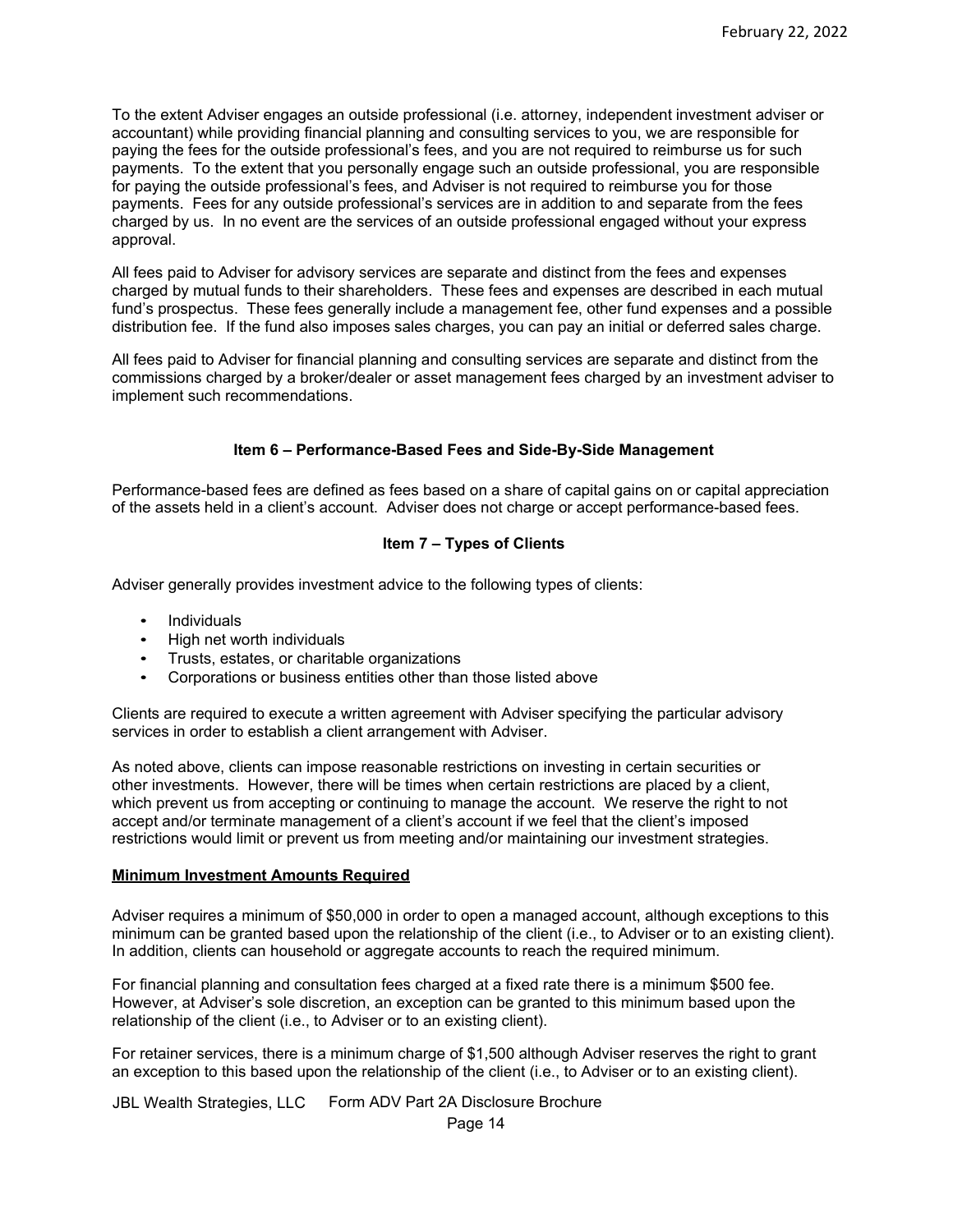## **Item 8 – Methods of Analysis, Investment Strategies and Risk of Loss**

#### <span id="page-14-1"></span><span id="page-14-0"></span>**Methods of Analysis**

Adviser uses the following methods of analysis in formulating investment advice:

Charting - This is a set of techniques used in technical analysis in which charts are used to plot price movements, volume, settlement prices, open interest and other indicators in order to anticipate future price movements. Users of these techniques, called chartists, believe that past trends in these indicators can be used to extrapolate future trends.

Charting is likely the most subjective analysis of all investment methods since it relies on proper interpretation of chart patterns. The risk of reliance upon chart patterns is that the next day's data can always negate the conclusions reached from prior days' patterns. Also, reliance upon chart patterns bears the risk of a certain pattern being negated by a larger, more encompassing pattern that has not shown itself yet.

Cyclical – This method analyzes the investments sensitive to business cycles and whose performance is strongly tied to the overall economy. For example, cyclical companies tend to make products or provide services that are in lower demand during downturns in the economy and in higher demand during upswings. Examples include the automobile, steel, and housing industries. The stock price of a cyclical company will often rise just before an economic upturn begins, and fall just before a downturn begins. Investors in cyclical stocks try to make the largest gains by buying the stock at the bottom of a business cycle, just before a turnaround begins.

While most economists and investors agree that there are cycles in the economy that need to be respected, the duration of such cycles is generally unknown. An investment decision to buy at the bottom of a business cycle may actually turn out to be a trade that occurs before or after the bottom of the cycle. If done before the bottom, then downside price action can result prior to any gains. If done after the bottom, then some upside price action may be missed. Similarly, a sell decision meant to occur at the top of a cycle may result in missed opportunity or unrealized losses.

Fundamental – This is a method of evaluating a security by attempting to measure its intrinsic value by examining related economic, financial and other qualitative and quantitative factors. Fundamental analysts attempt to study everything that can affect the security's value, including macroeconomic factors (like the overall economy and industry conditions) and individually specific factors (like the financial condition and management of a company). The end goal of performing fundamental analysis is to produce a value that an investor can compare with the security's current price in hopes of figuring out what sort of position to take with that security (underpriced = buy, overpriced = sell or short). Fundamental analysis is considered to be the opposite of technical analysis. Fundamental analysis is about using real data to evaluate a security's value. Although most analysts use fundamental analysis to value stocks, this method of valuation can be used for just about any type of security.

The risk associated with fundamental analysis is that it is somewhat subjective. While a quantitative approach is possible, fundamental analysis usually entails a qualitative assessment of how market forces interact with one another in their impact on the investment in question. It is possible for those market forces to point in different directions, thus necessitating an interpretation of which forces will be dominant. This interpretation may be wrong, and could therefore lead to an unfavorable investment decision.

Technical – This is a method of evaluating securities by analyzing statistics generated by market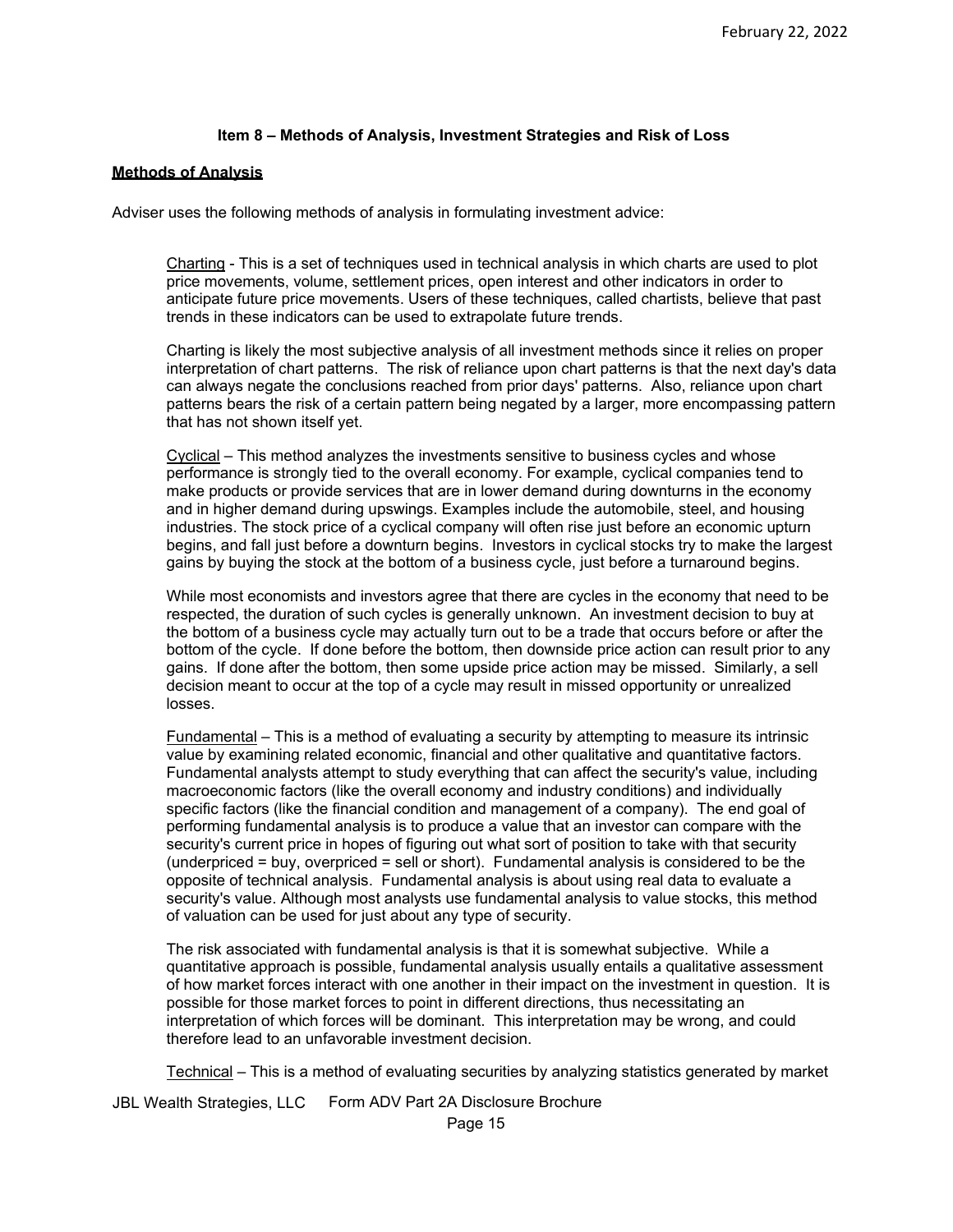activity, such as past prices and volume. Technical analysts do not attempt to measure a security's intrinsic value, but instead use charts and other tools to identify patterns that can suggest future activity. Technical analysts believe that the historical performance of stocks and markets are indications of future performance.

Technical analysis is even more subjective than fundamental analysis in that it relies on proper interpretation of a given security's price and trading volume data. A decision might be made based on a historical move in a certain direction that was accompanied by heavy volume; however, that heavy volume may only be heavy relative to past volume for the security in question, but not compared to the future trading volume. Therefore, there is the risk of a trading decision being made incorrectly, since future trading volume is an unknown. Technical analysis is also done through observation of various market sentiment readings, many of which are quantitative. Market sentiment gauges the relative degree of bullishness and bearishness in a given security, and a contrarian investor utilizes such sentiment advantageously. When most traders are bullish, then there are very few traders left in a position to buy the security in question, so it becomes advantageous to sell it ahead of the crowd. When most traders are bearish, then there are very few traders left in a position to sell the security in question, so it becomes advantageous to buy it ahead of the crowd. The risk in utilization of such sentiment technical measures is that a very bullish reading can always become more bullish, resulting in lost opportunity if the money manager chooses to act upon the bullish signal by selling out of a position. The reverse is also true in that a bearish reading of sentiment can always become more bearish, which may result in a premature purchase of a security.

There are risks involved in using any analysis method.

To conduct analysis, Adviser gathers information from financial newspapers and magazines, inspection of corporate activities, research materials prepared by others, corporate rating services, timing services, annual reports, prospectuses and filings with the SEC, and company press releases.

#### <span id="page-15-0"></span>**Investment Strategies**

Adviser uses the following investment strategies when managing client assets and/or providing investment advice:

Long term purchases. Investments held at least a year.

Option writing including cover options, uncovered options or spreading strategies. Options are contracts giving the purchaser the right to buy or sell a security, such as stocks, at a fixed price within a specific period of time.

Tactical asset allocation. Allows for a range of percentages in each asset class (such as stocks = 40-50%). The ranges establish minimum and maximum acceptable percentages that permit the investor to take advantage of market conditions within these parameters. Thus, a minor form of market timing is possible, since the investor can move to the higher end of the range when stocks are expected to do better and to the lower end when the economic outlook is bleak.

<span id="page-15-1"></span>Strategic asset allocation. Calls for setting target allocations and then periodically rebalancing the portfolio back to those targets as investment returns skew the original asset allocation percentages. The concept is akin to a "buy and hold" strategy, rather than an active trading approach. Of course, the strategic asset allocation targets may change over time as the client's goals and needs change and as the time horizon for major events such as retirement and college funding grow shorter.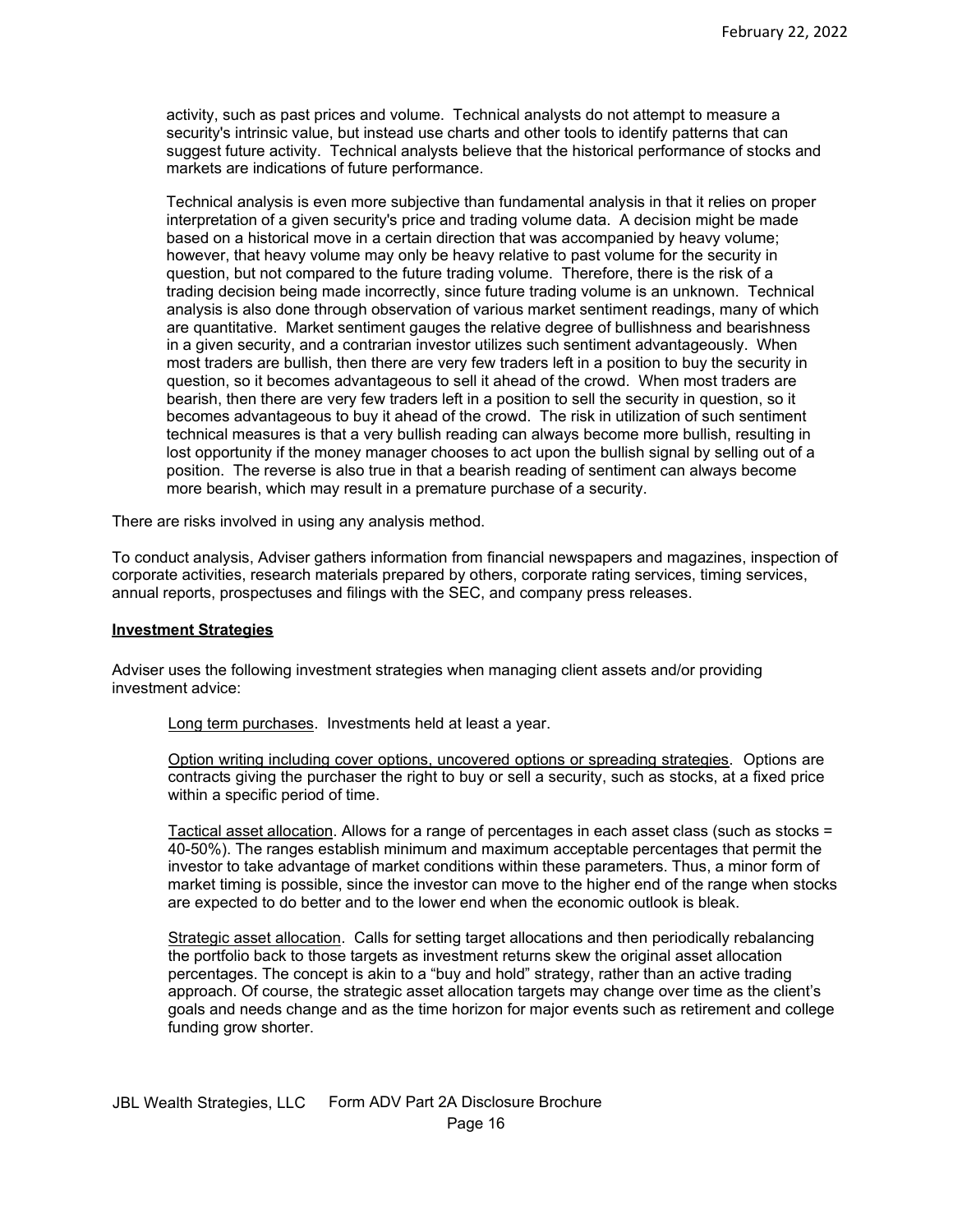# **Primarily Recommend One Type of Security**

We do not primarily recommend one type of security to clients. Instead, we recommend any product that is suitable for each client relative to that client's specific circumstances and needs.

# <span id="page-16-0"></span>**Risk of Loss**

Past performance is not indicative of future results. Therefore, you should never assume that future performance of any specific investment or investment strategy will be profitable. Investing in securities (including stocks, mutual funds, and bonds, etc.) involves risk of loss. Further, depending on the different types of investments there are varying degrees of risk. You should be prepared to bear investment loss including loss of original principal.

Because of the inherent risk of loss associated with investing, our firm is unable to represent, guarantee, or even imply that our services and methods of analysis can or will predict future results, successfully identify market tops or bottoms, or insulate you from losses due to market corrections or declines. There are certain additional risks associated with investing in securities through our investment management program, as described below:

- Market Risk Either the stock market as a whole, or the value of an individual company, goes down resulting in a decrease in the value of client investments. This is also referred to as systemic risk.
- Equity (stock) Market Risk Common stocks are susceptible to general stock market fluctuations and to volatile increases and decreases in value as market confidence in and perceptions of their issuers change. If you held common stock, or common stock equivalents, of any given issuer, you would generally be exposed to greater risk than if you held preferred stocks and debt obligations of the issuer.
- Company Risk. When investing in stock positions, there is always a certain level of company or industry specific risk that is inherent in each investment. This is also referred to as unsystematic risk and can be reduced through appropriate diversification. There is the risk that the company will perform poorly or have its value reduced based on factors specific to the company or its industry. For example, if a company's employees go on strike or the company receives unfavorable media attention for its actions, the value of the company may be reduced.
- Fixed Income Risk. When investing in bonds, there is the risk that the issuer will default on the bond and be unable to make payments. Further, individuals who depend on set amounts of periodically paid income face the risk that inflation will erode their spending power. Fixed-income investors receive set, regular payments that face the same inflation risk.
- Options Risk. Options on securities may be subject to greater fluctuations in value than an investment in the underlying securities. Purchasing and writing put and call options are highly specialized activities and entail greater than ordinary investment risks.
- ETF and Mutual Fund Risk When investing in a an ETF or mutual fund, you will bear additional expenses based on your pro rata share of the ETF's or mutual fund's operating expenses, including the potential duplication of management fees. The risk of owning an ETF or mutual fund generally reflects the risks of owning the underlying securities the ETF or mutual fund holds. You will also incur brokerage costs when purchasing ETFs.
- Management Risk Your investment with our firm varies with the success and failure of our investment strategies, research, analysis and determination of portfolio securities. If our investment strategies do not produce the expected returns, the value of the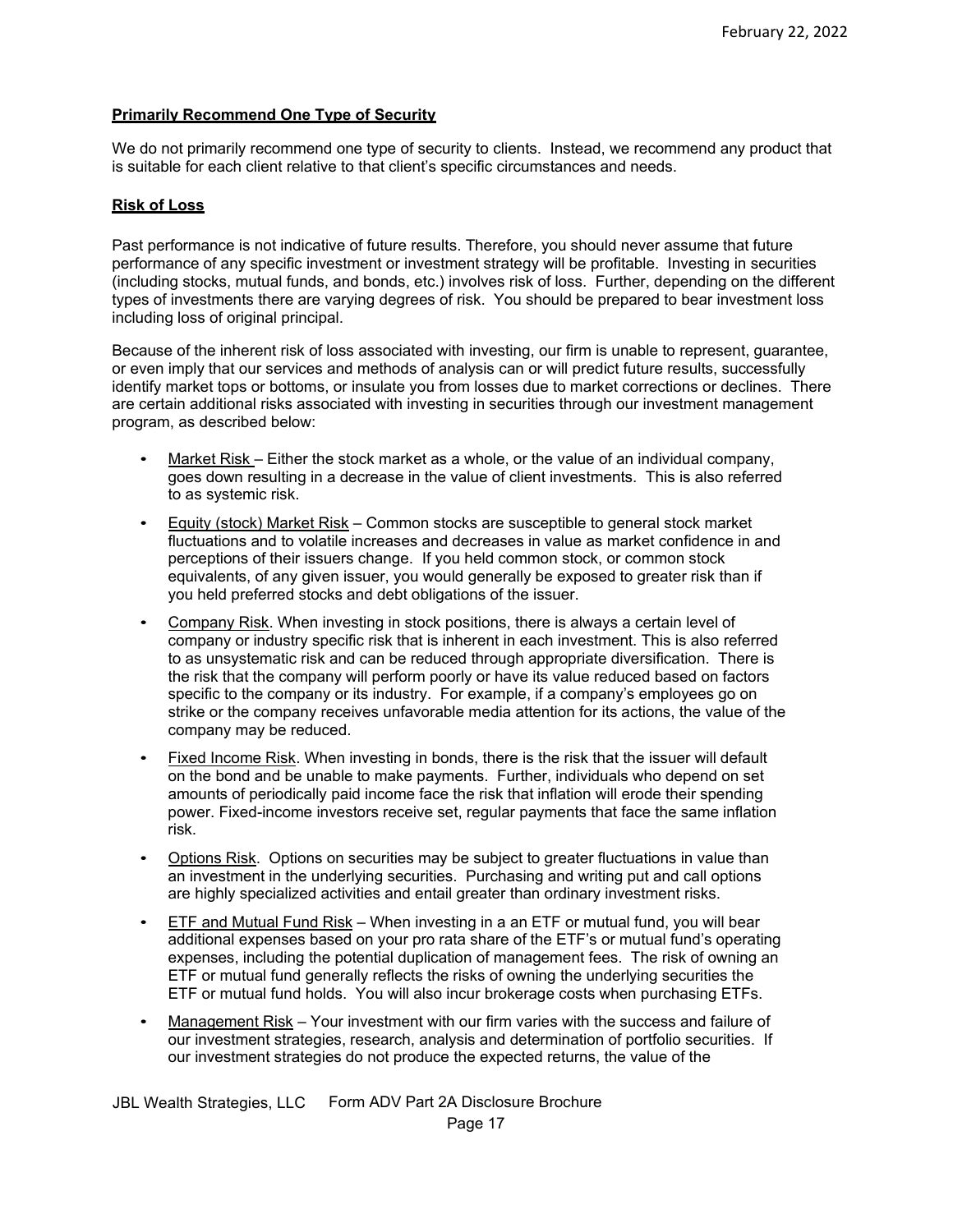investment will decrease.

# **Item 9 – Disciplinary Information**

<span id="page-17-0"></span>There are no legal or disciplinary events that are material to a client's or prospective client's evaluation of our business or integrity of our management personnel.

## **Item 10 – Other Financial Industry Activities and Affiliations**

<span id="page-17-1"></span>Adviser is not and does not have a related person that is:

- A broker/dealer, municipal securities dealer, government securities dealer or broker
- An investment company or other pooled investment vehicle (including a mutual fund, closed-end investment company, unit investment trust, private investment company or "hedge fund," and offshore fund)
- A futures commission merchant, commodity pool operator, or commodity trading adviser
- A banking or thrift institution
- An accountant or accounting firm
- A lawyer or law firm
- An insurance company or agency
- A pension consultant
- A real estate broker or dealer
- A sponsor or syndicator of limited partnerships

As mentioned in Items 4 and 5 above, Adviser maintains an arrangement with TIAA. TIAA is a financial services corporation offering a wide array of products including retirement products, 529 College Savings Plans, managed investment accounts, checking and savings products, mortgage loans and other managed investment accounts as well as non-commissionable life insurance and annuity products to "fee only" financial advisers/planners. As part of the Financial Planning and Consulting Services offered by the Adviser as described below, the Adviser will recommend varying products and services including insurance products or retirement policies offered by TIAA per the Adviser's arrangement with TIAA for clients who have an insurance need for their financial planning, which can include cash and asset management components. The Adviser receives no compensation from TIAA for any clients referred to TIAA who implement these recommendations. However, should a client choose to implement the recommendation, there can be a cash component to the product, for which the client can elect to have the adviser manage for a fee in accordance with the fee schedule listed in Item 5. The adviser is limited to using the funds available in the policy which are chosen by TIAA. The client will be required to sign a form allowing us to manage their assets and receive management fees for those policies held with TIAA,

<span id="page-17-2"></span>Please note that a conflict of interest exists because the firm is motivated to recommend TIAA as opposed to another insurance carrier because of the arrangement and the possibility of obtaining the cash and asset management business. An additional conflict arises in that should the client choose to utilize the services of TIAA, as opposed to another provider for any insurance or retirement programs, we would not have the ability to manage such assets, and as such, would not be eligible to receive our typical and ordinary asset management fees. To mitigate these conflicts of interest, clients shall be made aware of the arrangement between the Adviser and TIAA at the time such insurance product or retirement policy is recommended, and the firm has put policies and procedures in place to ensure that any recommendations are in the best interest of the client. Furthermore, clients should always be aware that they are under no obligation to purchase insurance products or retirement policies recommended by us, or use any particular provider for such products and services.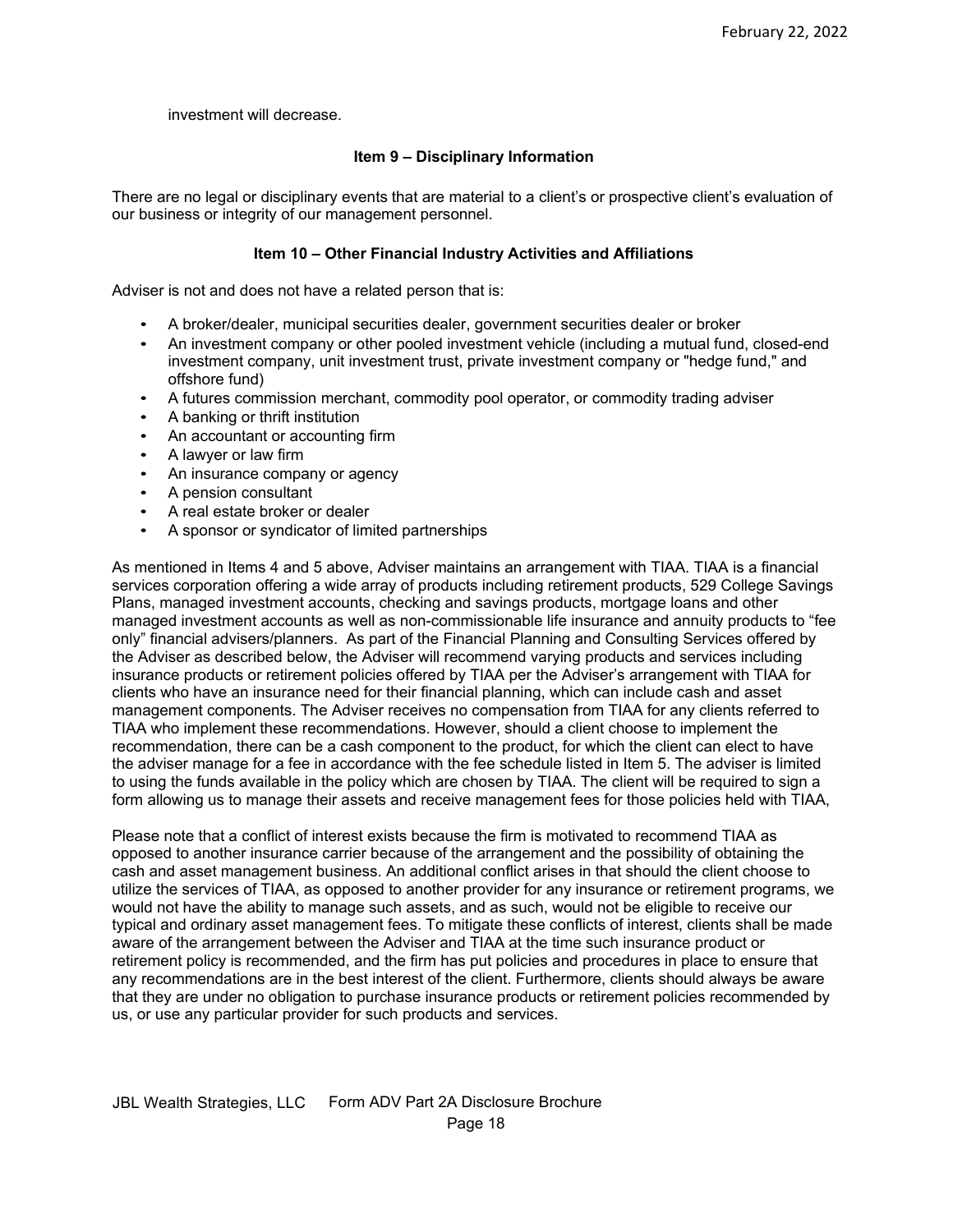# **Item 11 – Code of Ethics, Participation in Client Transactions and Personal Trading**

## <span id="page-18-0"></span>**Code of Ethics Summary**

An investment adviser is considered a fiduciary and has a fiduciary duty to all clients. Adviser has established a Code of Ethics to comply with the requirements of the securities laws and regulations that reflects its fiduciary obligations and those of its supervised persons. The Code of Ethics also requires compliance with federal securities laws. Adviser's Code of Ethics covers all individuals that are classified as "supervised persons". All employees, officers, directors and investment adviser representatives are classified as supervised persons. Adviser requires its supervised persons to consistently act in your best interest in all advisory activities. Adviser imposes certain requirements on its affiliates and supervised persons to ensure that they meet the firm's fiduciary responsibilities to you. The standard of conduct required is higher than ordinarily required and encountered in commercial business.

This section is intended to provide a summary description of the Code of Ethics of Adviser. If you wish to review the Code of Ethics in its entirety, you should send us a request and we will promptly provide a copy to you.

John B. Lattarulo and Becki Sutton are Certified Financial Planners™. In addition to abiding by Adviser's Code of Ethics, they also abide by the Code of Ethics and Responsibility of the Certified Financial Planner<sup>™</sup> Board of Standards, Inc. That Code requires CFP<sup>®</sup> designees to comply with all applicable laws and regulations and also to act in an ethical and professional responsible manner in all professional services and activities. The principles guiding CFP<sup>®</sup> designees are:

- Integrity
- **Objectivity**
- Competence (in providing services and maintaining knowledge and skills to do so)
- Fairness (to clients, principals, partners and employers and disclosing any conflicts of interest in providing services)
- Confidentiality (keeping all client information confidential without the specific client consent unless in response to legal process or in defense of charges of wrongdoing or civil dispute)
- Professionalism
- **Diligence**

Becki Sutton is also a Chartered Financial Analyst® (CFA®). In addition to abiding by Adviser's Code of Ethics, she also abides by the Code of Ethics and Responsibility of the CFA Institute. Members of CFA Institute (including CFA charter holders) and candidates for the CFA designation ("Members and Candidates") must:

- Act with integrity, competence, diligence, respect, and in an ethical manner with the public, clients, prospective clients, employers, employees, colleagues in the investment profession, and other participants in the global capital markets.
- Place the integrity of the investment profession and the interests of clients above their own personal interests.
- Use reasonable care and exercise independent professional judgment when conducting investment analysis, making investment recommendations, taking investment actions, and engaging in other professional activities.
- Practice and encourage others to practice in a professional and ethical manner that will reflect credit on themselves and the profession.
- Promote the integrity of and uphold the rules governing capital markets.
- Maintain and improve their professional competence and strive to maintain and improve the competence of other investment professionals.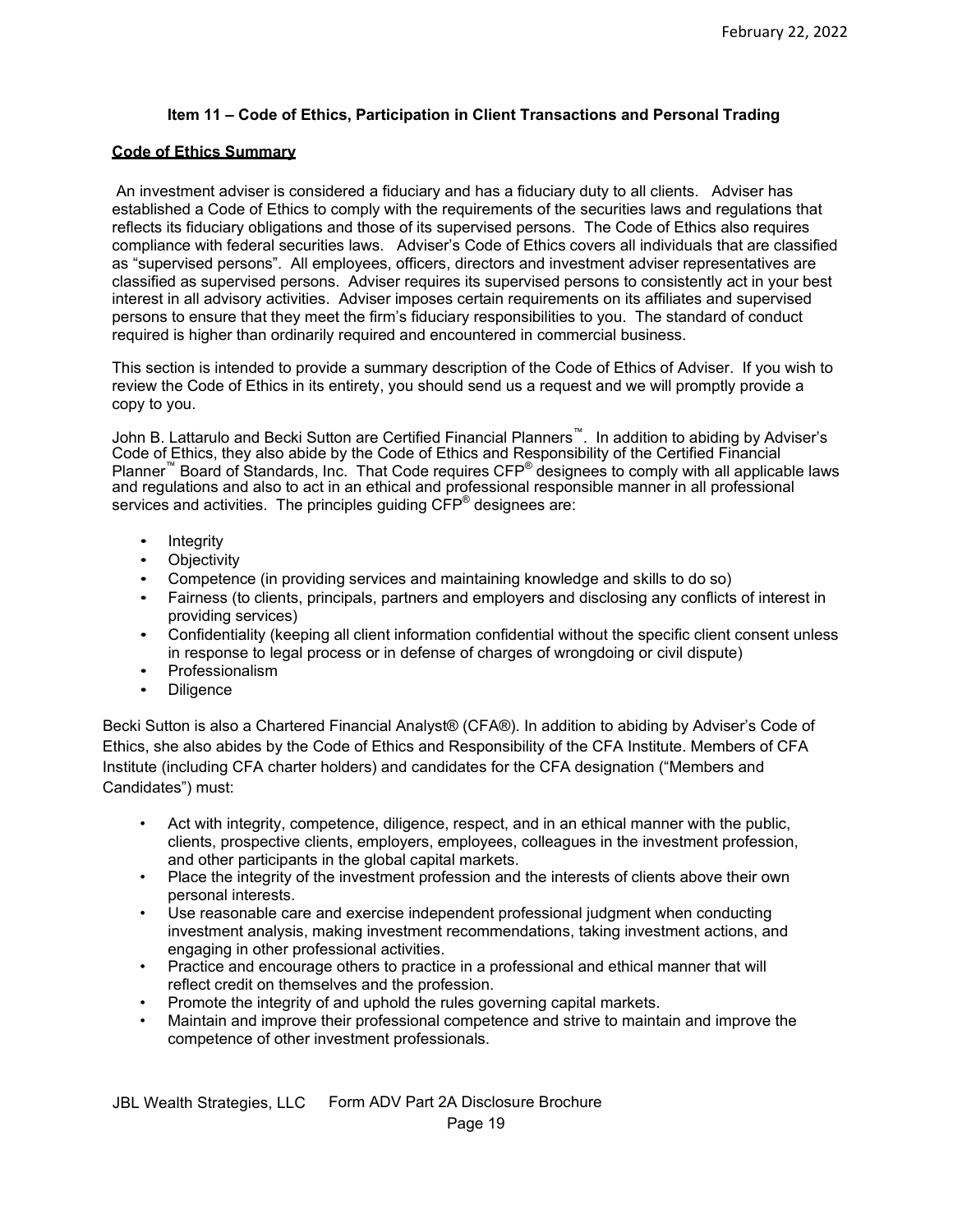You can obtain a copy of the Code of Ethics and Responsibility Code by requesting a copy from Mr. Lattarulo.

#### <span id="page-19-0"></span>**Affiliate and Employee Personal Securities Transactions Disclosure**

Adviser and/or Adviser's representatives and associated persons are permitted to buy or sell investment products for their personal accounts that are identical to those recommended to clients. This creates a potential conflict of interest. It is Adviser's express policy that all persons associated in any manner with us must place clients' interests ahead of their own when implementing personal investments. Adviser and Adviser's associated persons will not buy or sell securities for their personal account(s) where their decision is derived, in whole or in part, by information obtained as a result of employment or association with Adviser unless the information is also available to the investing public upon reasonable inquiry.

We are now and will continue to be in compliance with applicable state and federal rules and regulations. To prevent conflicts of interest, we have developed written supervisory procedures that include personal investment and trading policies for our representatives, employees and their immediate family members (collectively, associated persons):

- Associated persons cannot prefer their own interests to that of the client.
- Associated persons cannot purchase or sell any security for their personal accounts prior to implementing transactions for client accounts.
- Associated persons cannot buy or sell securities for their personal accounts when those decisions are based on information obtained as a result of their employment, unless that information is also available to the investing public upon reasonable inquiry.
- Associated persons are prohibited from purchasing or selling securities of companies in which any client is deemed an "insider".
- Associated persons are discouraged from conducting frequent personal trading.
- Associated persons are generally prohibited from serving as board members of publicly traded companies unless an exception has been granted to the Chief Compliance Officer of Adviser.

Any associated person not observing our policies is subject to sanctions up to and including termination.

## **Item 12 – Brokerage Practices**

## <span id="page-19-2"></span><span id="page-19-1"></span>**Best Execution**

Clients are under no obligation to act on Adviser's financial planning recommendations. If the firm assists in the implementation of any recommendations, we are responsible to ensure that the client receives the best execution possible. Best execution does not necessarily mean that clients receive the lowest possible commission costs but that the qualitative execution is best. In other words, all conditions considered, the transaction execution is in your best interest. When considering best execution, we look at a number of factors besides prices and rates including, but not limited to:

- Execution capabilities (e.g., market expertise, ease/reliability/timeliness of execution, responsiveness, integration with our existing systems, ease of monitoring investments)
- Products and services offered (e.g., investment programs, back office services, technology, regulatory compliance assistance, research and analytic services)
- Financial strength, stability and responsibility
- Reputation and integrity
- Ability to maintain confidentiality

We exercise reasonable due diligence to make certain that best execution is obtained for all clients when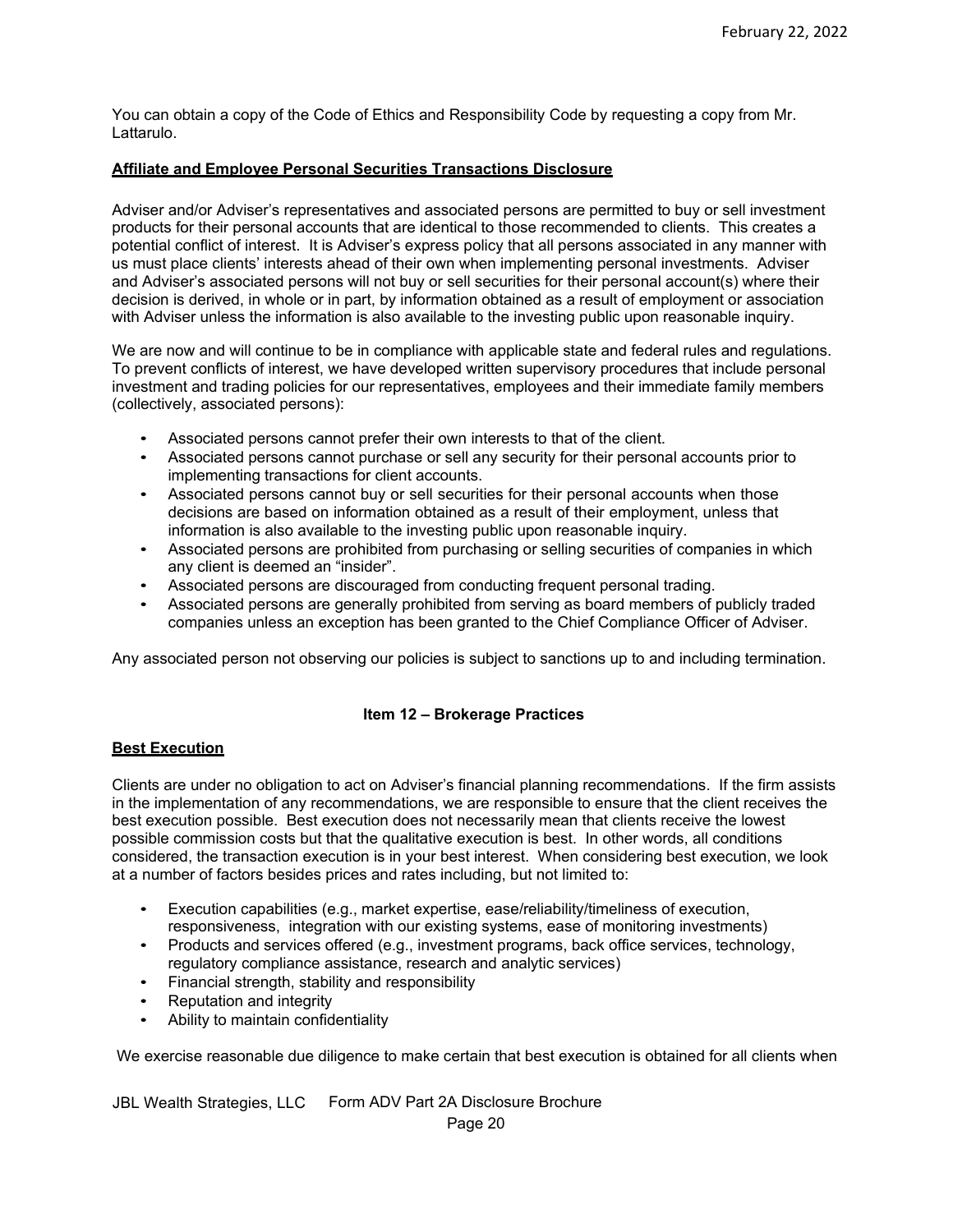implementing any transaction by considering the back-office services, technology and pricing of services offered.

## <span id="page-20-0"></span>**Brokerage Recommendations**

Adviser does not maintain custody of your assets that we manage and on which we advise. We are deemed to have custody of your assets when you give us authority to effect the deduction of our management fees from your custodial accounts. See Item 15 for additional information and disclosures regarding custody. Adviser requires that TD Ameritrade, Inc. ("TD Ameritrade") and Charles Schwab & Co., Inc. (Schwab) be used as qualified custodian for managed accounts. Adviser is independent from and not affiliated with TD Ameritrade or Schwab. TD Ameritrade and Schwab are registered brokerdealers and SIPC members.

# <span id="page-20-1"></span>**Directed Brokerage**

Not all investment Advisers require the use of a particular broker/dealer or custodian; some investment Advisers allow their clients to select whichever broker/dealer the client decides to use. By requiring clients to use a particular broker/dealer, Adviser has the potential to not achieve the most favorable execution of client transactions and the practice requiring the use of specific broker/dealers could cost clients more money than if the client used a different broker/dealer or custodian. However, for compliance and operational efficiencies, Adviser has decided to require clients to use TD Ameritrade or Schwab.

# <span id="page-20-2"></span>**Soft Dollar Benefits**

An investment adviser receives soft dollar benefits from a broker/dealer when the investment adviser receives research or other products and services in exchange for client securities transactions or maintaining an account balance with the broker-dealer. Adviser does not have a soft dollar agreement with a broker-dealer or a third-party.

## <span id="page-20-3"></span>**Handling Trade Errors**

Adviser has implemented procedures designed to prevent trade errors; however, trade errors in client accounts cannot always be avoided. Consistent with its fiduciary duty, it is Adviser's policy to correct trade errors in a manner that is in the best interest of the client. In cases where the client causes the trade error, the client is responsible for any loss resulting from the correction. Depending on the specific circumstances of the trade error, the client has the potential to not be able to receive any gains generated as a result of the error correction. In all situations where the client does not cause the trade error, the client is made whole and any loss resulting from the trade error is absorbed by Adviser if the error is caused by Adviser. If the error is caused by the broker-dealer, the broker-dealer is responsible for handling the trade error. If an investment gain results from the correcting trade, the gain remains in the client's account unless the same error involved other client account(s) that should also receive the gains. It is not permissible for all clients to retain the gain. Adviser can confer with a client to determine if the client should forego the gain (e.g., due to tax reasons). Adviser will never benefit or profit from trade errors.

## <span id="page-20-4"></span>**Block Trading Policy**

Investment Advisers can elect to purchase or sell the same securities for several clients at approximately the same time when they believe such action would prove advantageous to clients. This process is referred to as aggregating orders, batch trading or block trading. Adviser does not engage in block trading.

Implementing trades on a block or aggregate basis can be less expensive for client accounts; however, it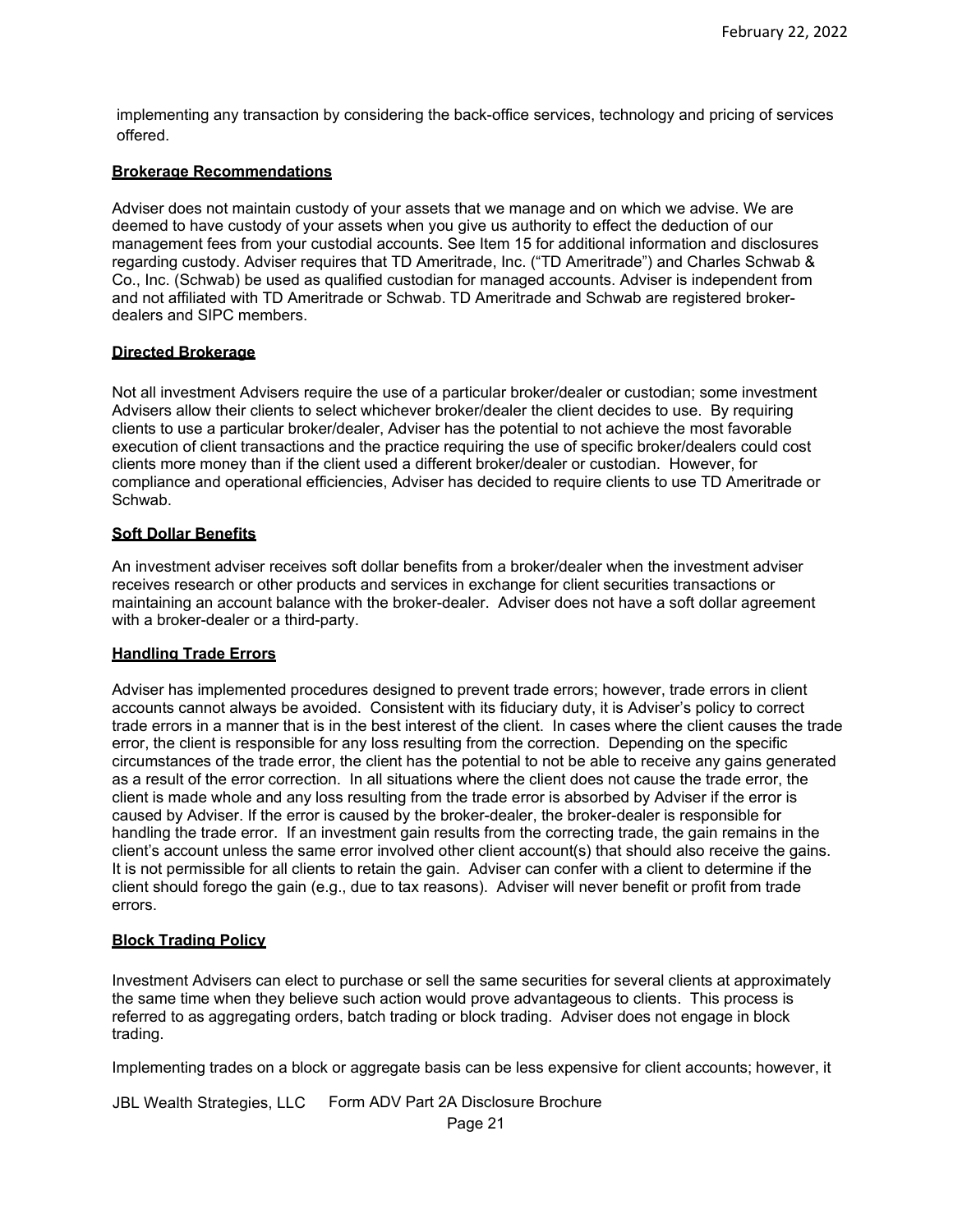is our trading policy is to implement all client orders on an individual basis. Therefore, we do not aggregate or "block" client transactions. Considering the types of investments we hold in advisory client accounts, we do not believe clients are hindered in any way because we trade accounts individually. This is because we develop individualized investment strategies for clients and holdings will vary. Our strategies are primarily developed for the long-term and minor differences in price execution are not material to our overall investment strategy.

# <span id="page-21-0"></span>**Agency Cross Transactions**

Our associated persons are prohibited from engaging in agency cross transactions, meaning we cannot act as brokers for both the sale and purchase of a single security between two different clients and cannot receive compensation in the form of an agency cross commission or principal mark-up for the trades.

## **Item 13 – Review of Accounts**

# <span id="page-21-2"></span><span id="page-21-1"></span>**Account Reviews and Reviewers**

Managed accounts are reviewed at least quarterly by John B. Lattarulo, Sole Proprietor. Financial planning, limited consultation and advisement consultation services terminate upon completion of the requested services and there is no ongoing review of the account. Adviser recommends that clients have their financial situation reviewed and updated on an annual basis and if clients elect this review and update a new client agreement is required and additional fees can be charged. Clients contracting for retainer accounts can have their financial situation reviewed at any time they wish and can also elect to have their financial plan updated.

# <span id="page-21-3"></span>**Account Reports**

Financial planning clients do not receive any report other than the written plan originally contracted for and provided by Adviser. Clients with managed accounts receive transaction confirmation notices and regular quarterly account statements directly from the qualified custodian. In addition, Adviser provides position and performance reports to clients on a quarterly basis; the final quarterly statement is cumulative for the preceding year. Clients can also request reports at any time.

Clients are encouraged to always review any reports or statements provided by any source. If they have questions about their account statement, they should contact Adviser and/or the qualified custodian preparing the statement.

## **Item 14 – Client Referrals and Other Compensation**

<span id="page-21-4"></span>Adviser does not directly or indirectly compensate any person for client referrals. The only compensation received from advisory services is the fees charged for providing investment advisory services as described in **Item 5 – Fees and Compensation** and **Item 10, Other Industry Activities and Affiliations** of this disclosure Brochure. Adviser receives no other forms of compensation in connection with providing investment advice.

# **Item 15 – Custody**

<span id="page-21-5"></span>Custody, as it applies to investment advisers, has been defined by regulators as having access or control over client funds and/or securities. In other words, custody is not limited to physically holding client funds and securities. If an investment adviser has the ability to access or control client funds or securities, the investment adviser is deemed to have custody and must ensure proper procedures are implemented.

Adviser is deemed to have custody of client funds and securities whenever Adviser is given the authority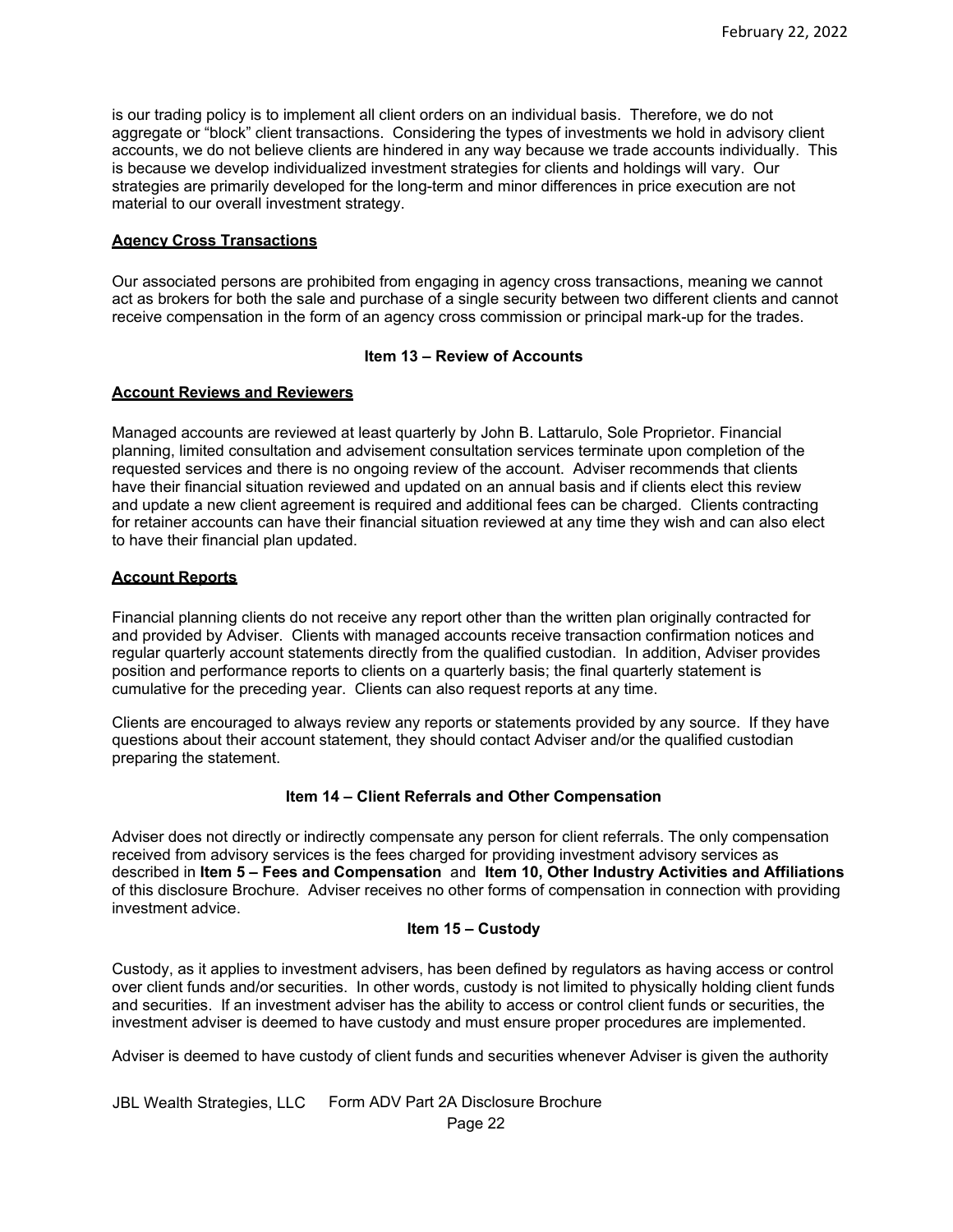to have fees deducted directly from client accounts. However, this is the only form of custody Adviser will ever maintain. It should be noted that authorization to trade in client accounts is not deemed by regulators to be custody.

For accounts in which Adviser is deemed to have custody, we have established procedures to ensure all client funds and securities are held at a qualified custodian in a separate account for each client under that client's name. Clients or an independent representative of the client will direct, in writing, the establishment of all accounts and therefore are aware of the qualified custodian's name, address and the manner in which the funds or securities are maintained. Finally, account statements are delivered directly from the qualified custodian to each client, or the client's independent representative, at least quarterly. Clients should carefully review those statements and are urged to compare the statements against reports received from Adviser. When clients have questions about their account statements, they should contact Adviser or the qualified custodian preparing the statement.

When fees are deducted from an account, Adviser is responsible for calculating the fee and delivering instructions to the custodian. At the same time Adviser instructs the custodian to deduct fees from your account; Adviser will send you an invoice itemizing the fee. Itemization will include the formula used to calculate the fee, the amount of assets under management the fee is based on, and the time period covered by the fee.

# **Item 16 – Investment Discretion**

<span id="page-22-0"></span>When providing asset management services, Adviser maintains trading authorization over your account and provides management services on a discretionary basis. When discretionary authority is granted, we have the authority to determine the type of securities and the amount of securities that can be bought or sold for your portfolio without obtaining your consent for each transaction.

You have the ability to place reasonable restrictions on the types of investments that are purchased in your account. You also have the ability to place reasonable limitations on the discretionary power granted to Adviser so long as the limitations are specifically set forth or included as an attachment to the client agreement.

## **Item 17 – Voting Client Securities**

<span id="page-22-1"></span>Adviser does not vote proxies on your behalf; it is your responsibility to vote all proxies for securities held in your account. You receive proxies directly from the qualified custodian or transfer agent; we do not provide you with the proxies. You are encouraged to read through the information provided with the proxy-voting documents and make a determination based on the information provided. Although we do not vote client proxies, if you have a question about a particular proxy feel free to contact us. However, you will have the ultimate responsibility for making all proxy-voting decisions.

## **Item 18 – Financial Information**

<span id="page-22-3"></span><span id="page-22-2"></span>Adviser does not require or solicit prepayment of more than \$500 in fees per client, six months or more in advance. Therefore, we are not required to include a balance sheet for the most recent fiscal year. We are not subject to a financial condition that is reasonably likely to impair our ability to meet contractual commitments to clients. Finally, Adviser has not been the subject of a bankruptcy petition at any time.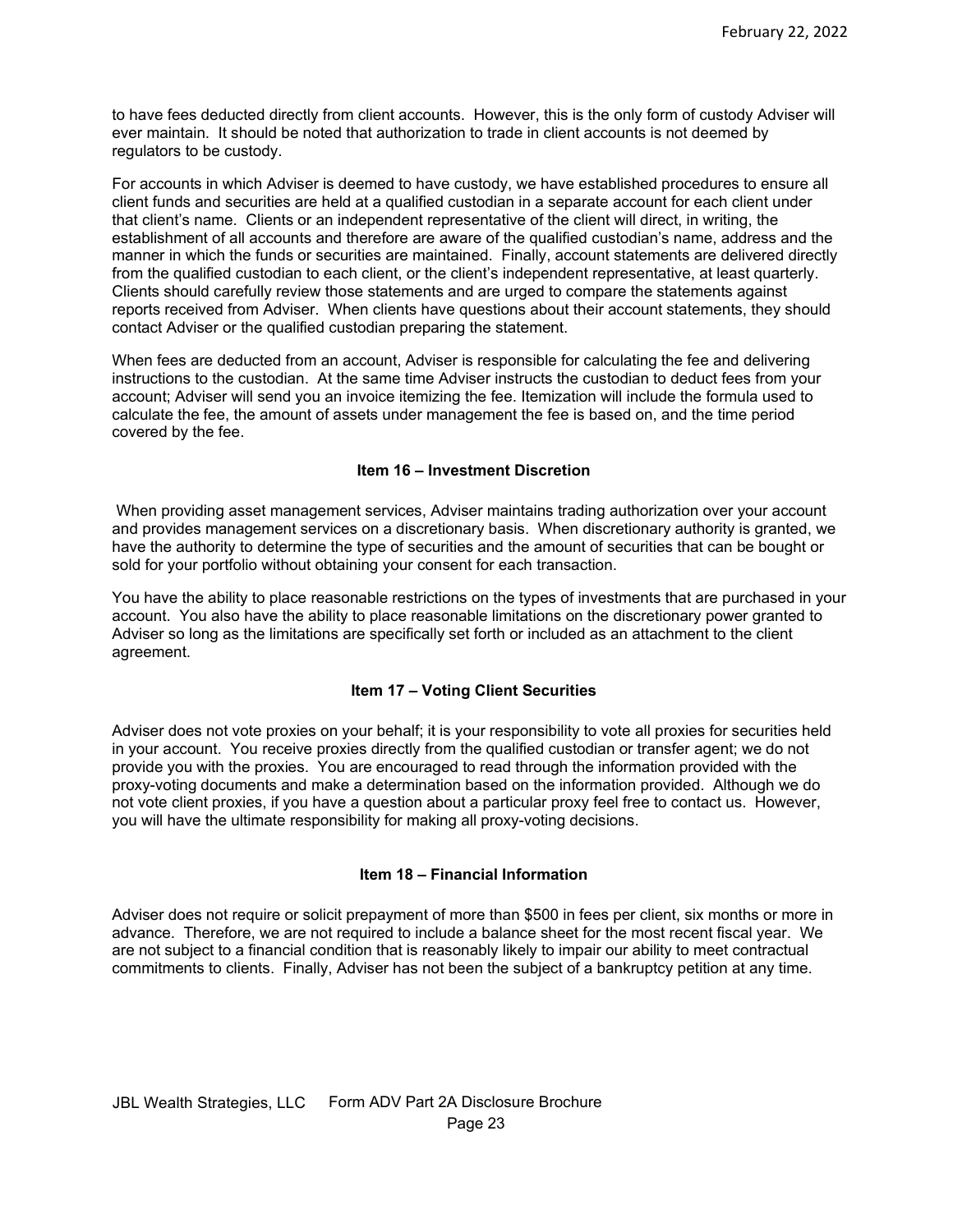# **Item 19 – Requirements for State-Registered Advisers**

## **Principal Executive Officers and Management Persons**

Please refer to Adviser's supplemental brochure (Form ADV Part 2B) for information concerning the formal education and business background for Adviser's principal.

## **Other Business Activities**

Adviser and our Associated Persons do not have any other outside business activities, other than as outlined in Item 10 above and ADV Part 2B.

#### **Performance-Based Fees**

As noted in response to Item 5 above, Adviser does not charge any performance-based fees (fees based on a share of capital gains on or capital appreciation of the assets of a client).

#### **Disciplinary or Legal Events**

Adviser and our Associated Persons do not have any disciplinary or legal events to disclose.

#### **Relationships or Arrangements with Issuers of Securities**

Neither Adviser nor any of its management persons have any relationships or arrangements with any issuer of securities.

#### **Disclosure of Material Conflicts of Interest**

Material conflicts of interest relating to Adviser, its representatives and employees, which would be reasonably expected to impair the rendering of unbiased and objective advice, have been disclosed herein.